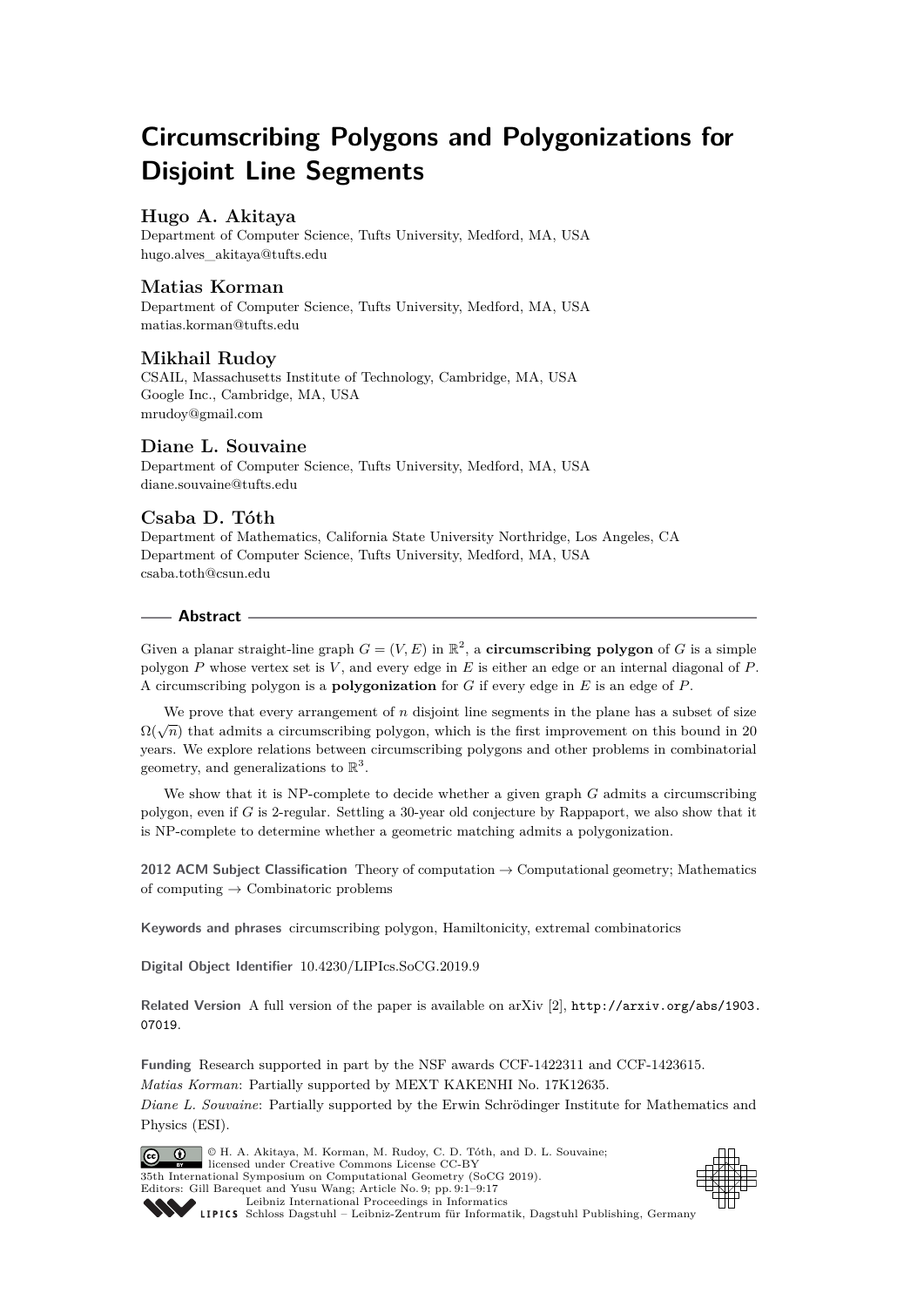## **9:2 Circumscribing Polygons and Polygonizations**

# **1 Introduction**

Reconstruction of geometric objects from partial information is a classical problem in computational geometry. In this paper, we revisit the problem of reconstructing a simple polygon (alternatively, a triangulated simple polygon) *P* when some of its edges have been lost. Given a set V of *n* points in the plane, a polygonization of V is a simple polygon P whose vertex set is *V* . It is easy to see that, unless all points are collinear, *V* has a simple polygonization. The number of polygonizations is exponential in *n*, and there is extensive work on determining the minimum and maximum number of polygonizations for *n* points in general position as a function of *n* (see [\[6\]](#page-15-1) and [\[20\]](#page-16-1) for the latest upper and lower bounds, and [\[9\]](#page-15-2) for a survey on this and related problems).

A natural generalization of this problem is to augment a given planar straight-line graph (PSLG)  $G = (V, E)$  into a simple polygon or a Hamiltonian PSLG. In particular, three variants have been considered: A simple polygon *P* on a vertex set *V* is a **polygonization** if every edge in *E* is an edge of *P*; a **circumscribing polygon** if every edge in *E* is an edge or an internal diagonal in *P*; and a **compatible Hamiltonian polygon** if every edge in *E* is an edge, an internal diagonal, or an external diagonal in *P*.

Hoffmann and Tóth [\[8\]](#page-15-3) proved that every planar straight-line matching admits a compatible Hamiltonian polygon, unless all segments are collinear, in which case no such polygon exists. Urabe and Watanabe [\[21\]](#page-16-2) constructed an arrangement of 16 disjoint segments that does not admit a circumscribing polygon. However, a circumscribing polygon is known to exist when (i) each segment has at least one endpoint on the boundary of the convex hull [\[13\]](#page-15-4), or (ii) no segment intersects the supporting line of any other segment [\[14\]](#page-15-5). Pach and Rivera-Campo [\[16\]](#page-16-3) proved in 1998 that every set of *n* disjoint segments contains a subset of  $\Omega(n^{1/3})$  segments that admits a circumscribing polygon; no nontrivial upper bound is known.

Rappaport [\[18\]](#page-16-4) proved that it is NP-complete to decide whether *G* can be augmented into a simple polygon. In the reduction, *G* consists of disjoint paths, and Rappaport conjectured that the problem remains hard even if *G* is a perfect matching (i.e., disjoint line segments in the plane). In the special case that G is perfect matching and every segment has at least one endpoint on the boundary of the convex hull, then an  $O(n \log n)$  time algorithm can compute a polygonization (or report that none exists [\[19\]](#page-16-5)). If *S* is a set of  $n \geq 3$  parallel chords of a circle, then neither *S* nor any subset of 3 or more segments from *S* admits a polygonization (so the analogue of the problem of Pach and Rivera-Campo [\[16\]](#page-16-3) has a trivial answer in this case). In a related result, Ishaque et al. [\[10\]](#page-15-6) proved that *n* disjoint line segments in general position, where *n* is even, can be augmented to a 2-regular PSLG (i.e., a union of disjoint simple polygons).

**Our Results.** In this paper, we obtain the following results.

- $\blacksquare$  We prove that every set of *n* disjoint line segments in general position contains a subset of  $\Omega(\sqrt{n})$  segments that admit a circumscribing polygon (Theorem [1](#page-2-0) in Section [2\)](#page-2-1). This is the first improvement over the previous bound of  $\Omega(n^{1/3})$  [\[16\]](#page-16-3) in the last 20 years.
- While we do not have any nontrivial upper bound for circumscribing polygons proper,  $\sim$ we relate that problem to the extensibility of disjoint line segments to disjoint rays. For every  $n \in \mathbb{N}$ , we construct a set of *n* disjoint line segments in the plane such that the size of any subset extensible to disjoint rays is  $O(\sqrt{n})$  (Section [3\)](#page-9-0).
- We prove that it is NP-complete to determine whether a given set of disjoint cycles in the plane admits a circumscribing polygon (Theorem [13](#page-11-0) in Section [4\)](#page-11-1). The reduction is from Hamiltonian paths in 3-connected cubic planar graphs.
- $\blacksquare$  We prove that it is NP-complete to determine whether a given set of disjoint line segments admits a polygonization (Theorem [14](#page-13-0) in Section [5\)](#page-12-0). This settles a 30-year old conjecture by Rappaport [\[18\]](#page-16-4) in the affirmative.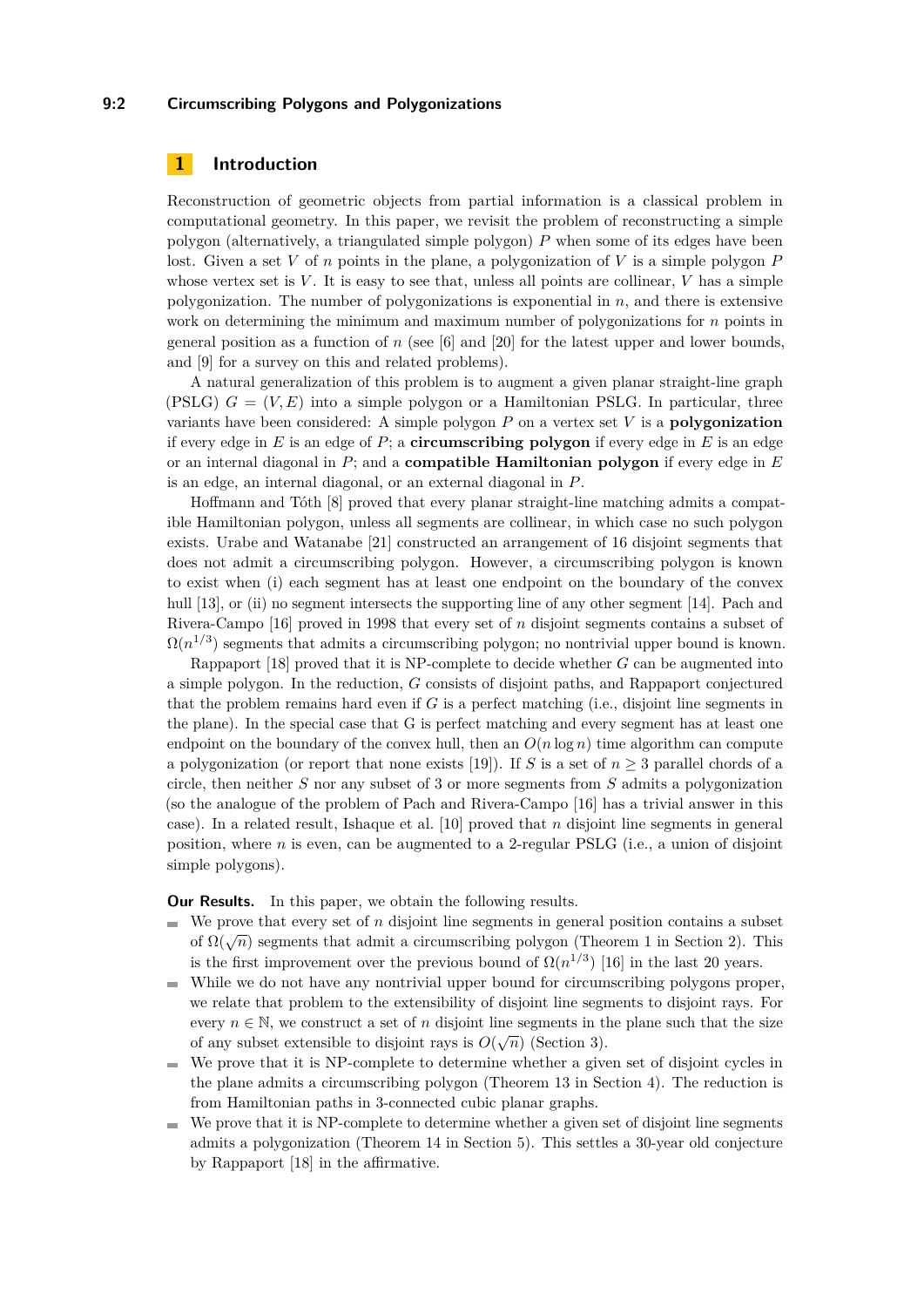#### **H. A. Akitaya, M. Korman, M. Rudoy, C. D. Tóth, and D. L. Souvaine 9:3**

We conclude with a few open problems and three-dimensional generalizations in Section [6.](#page-13-1) All omitted proofs are available in the full version of this paper [\[2\]](#page-15-0).

**Further Related Previous Work.** Hamiltonicity fascinated graph theorists and geometers for centuries. Some planar graph results hold for PSLGs, as well (i.e., planar graphs with a fixed straight-line embeddings). Hamiltonicity is NP-complete for planar cubic graphs [\[7\]](#page-15-7), but can be solved in linear time in 4-connected planar graphs [\[4\]](#page-15-8), and all 4-connected triangulations (i.e., edge-maximal planar graphs) are Hamiltonian [\[22\]](#page-16-6). In terms of augmentation, a non-Hamiltonian triangulation cannot be augmented to a Hamiltonian planar graph by adding edges or vertices. However, Pach and Wenger [\[17\]](#page-16-7) proved that every planar graph on *n* vertices can be transformed into a Hamiltonian planar graph on at most 5*n* vertices by subdividing some of the edges, with at most two new vertices per edge, and by adding new edges. See also the surveys [\[5,](#page-15-9) [15\]](#page-15-10) on Hamiltonicity of planar graphs and their applications.

# <span id="page-2-1"></span>**2 Large Subsets with Circumscribing Polygons**

For every integer  $n \geq 2$ , let  $f(n)$  be the maximum integer such that every set of *n* disjoint segments in the plane in general position contains a subset of  $f(n)$  segments that admit a circumscribing polygon. Pach and Rivera-Campo [\[16\]](#page-16-3) proved 20 years ago that  $f(n)$  =  $\Omega(n^{1/3})$ . In this section, we improve the lower bound to  $f(n) = \Omega(\sqrt{n})$ .

<span id="page-2-0"></span> $\triangleright$  **Theorem 1.** *Every set of*  $n > 2$  *disjoint line segments in the plane in general position contains*  $\Omega(\sqrt{n})$  *segments that admit a circumscribing polygon.* 

**Proof.** Segment Selection. Let *S* be a set of  $n \geq 2$  disjoint line segments in the plane. We may assume without loss of generality that none of the segments is vertical, and all segment endpoints have distinct *x*-coordinates. For a subset  $S' \subseteq S$ , a **halving line** is a vertical line  $\ell$  such that the number of segments in  $S'$  contained in the left and right open halfplanes bounded by  $\ell$  differ by at most one. In particular, each halfplane contains at most  $|S'|/2$ segments from  $S'$ .

We partition *S* recursively as follows. Find a halving line  $\ell$  for *S*, and recurse on the nonempty subsets of segments lying in each open halfplane determined by  $\ell$ . Denote by  $T$ the recursion tree, which is a binary tree of depth at most  $\log n$ . We denote by  $V(T)$  the set of nodes of *T*, and by  $V_i(T)$  the set of nodes at level *i* of *T* for  $i = 0, 1, \ldots, \lfloor \log n \rfloor$ . Associate each node  $v \in V(T)$  to a halving line  $\ell_v$  and to the subset  $S_v \subseteq S$  of segments that intersect  $\ell_v$  without intersecting the halving lines associated with any ancestor of *v*. This defines a partition of *S* into subsets  $S_v$ ,  $v \in V(T)$ .

For every  $v \in V(T)$ , sort the segments in  $S_v$  by the *y*-coordinates of their intersections with the line  $\ell_v$ ; and let  $Q_v \subseteq S_v$  be a maximum subset of segments that have monotonically increasing or decreasing slopes. By the Erdős-Szkeres theorem, we have  $|Q_v| \ge \sqrt{|S_v|}$  for every  $v \in V(T)$ . For a refined analysis, we consider the union of the sets  $Q_v$  for  $v \in V_i(T)$ for  $i = 0, \ldots, \lfloor \log n \rfloor$ , and then take one such union of maximal cardinality.

We need some additional notation. For every  $v \in V(T)$ , let  $n_v = |S_v|$  and  $m_v = |Q_v|$ . For every integer  $i = 0, 1, \ldots, |\log n|$ , let  $S_i$  (resp.,  $\mathcal{Q}_i$ ) be the union of  $S_v$  (resp.,  $Q_v$ ) over all vertices  $v \in V_i(T)$ . Let  $\nu_i = |\mathcal{S}_i|$  and  $\mu_i = |\mathcal{Q}_i|$ . By definition, we have  $n = \sum_{i=0}^{\lfloor \log n \rfloor} \nu_i$ .

Let  $M = \max\{\mu_i : 0 \le i \le \lfloor \log n \rfloor\}$ . We claim that

<span id="page-2-2"></span>
$$
M \ge \sqrt{n}/2. \tag{1}
$$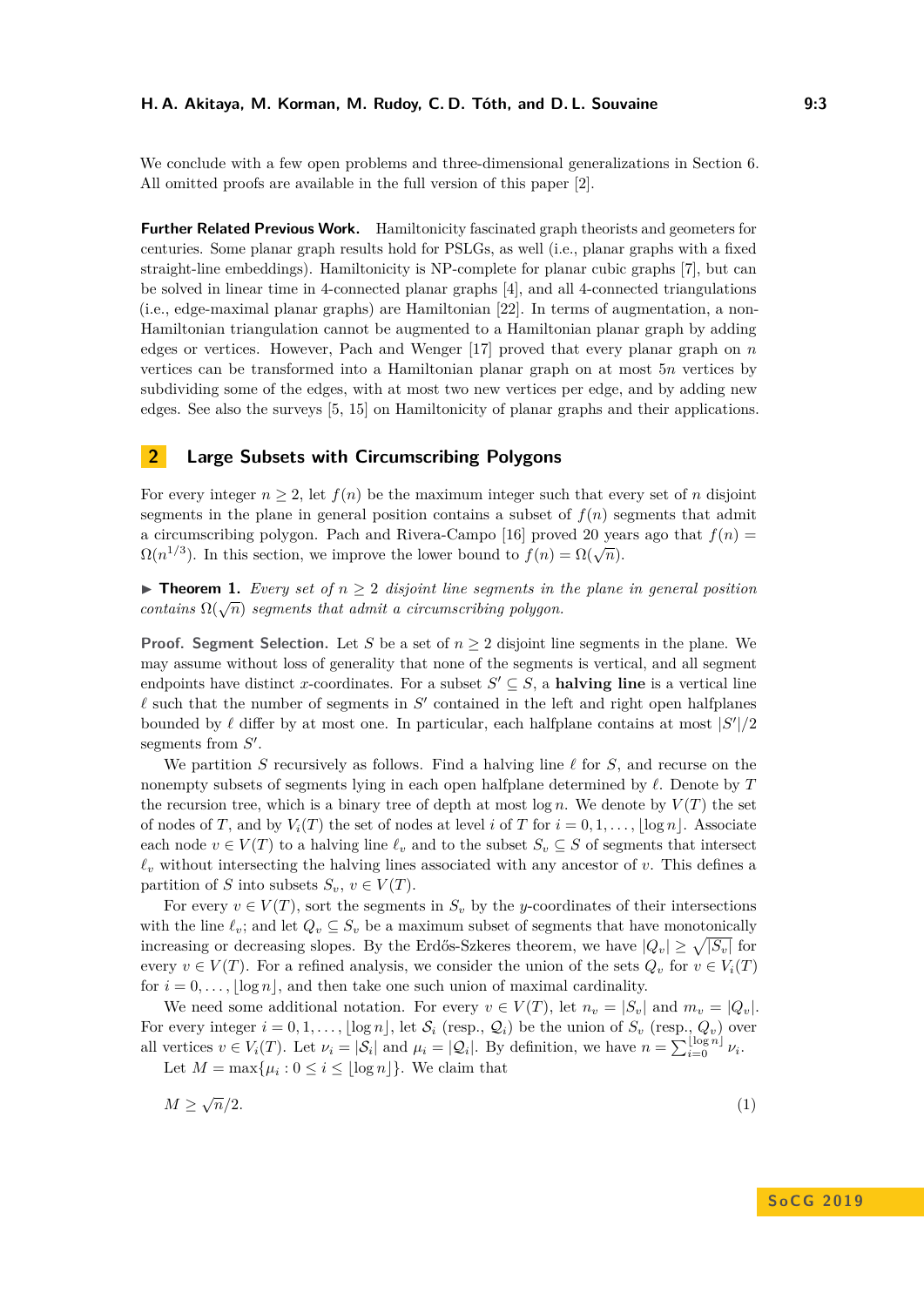#### **9:4 Circumscribing Polygons and Polygonizations**

By the Erdős-Szekeres Theorem, we have  $m_v \ge \sqrt{n_v}$  for every  $v \in V(T)$ . Since  $n_v \le n/2^i$ For every  $v \in V_i(T)$ , then  $m_v \ge \sqrt{n_v} = n_v/\sqrt{n_v} \ge n_v/\sqrt{n/2^i} = \sqrt{2^i/n} \cdot n_v$ . Summation over all  $v \in V_i(T)$  yields  $M \ge \mu_i \ge \sqrt{2^i/n} \cdot \nu_i$ , which in turn gives  $\nu_i \le M\sqrt{n/2^i}$ . Summation over all  $i = 0, \ldots, \lfloor \log n \rfloor$  now gives  $n = \sum_{i=0}^{\lfloor \log n \rfloor} \nu_i \leq M \sqrt{n} \sum_{i=0}^{\lfloor \log n \rfloor} 2^{-i/2} \leq 2M \sqrt{n}$ , hence  $M \geq \sqrt{n}/2$ , which proves [\(1\)](#page-2-2).

Let  $i^* \in \{0, 1, \ldots, \lfloor \log n \rfloor\}$  be an index where  $M = \mu_{i^*}$ , and put  $\widehat{S}_0 = \mathcal{Q}_{i^*}$ . By construc- ${\widehat{\mathcal{S}}}_0 = \bigcup \{Q_v : v \in V_{i^*}(T)\}$ . We further partition  $\widehat{S}_0$  into two subsets as follows. Let  $V_{i^*}$ (resp.,  $V_*i^>$ ) be the set of nodes in  $V_i(T)$  such that the slopes in  $Q_v$  monotonically increase (resp., decrease). Let  $\widehat{S}_1$  be the larger of  $\bigcup \{Q_v : v \in V_i^{\leq} \}$  and  $\bigcup \{Q_v : v \in V_i^{\geq} \}$ , breaking ties arbitrarily. Note that  $|\hat{S}_1| \ge \sqrt{n}/4$ . We may assume, by a reflection in the *y*-axis if necessary, that  $\hat{S}_1 = \bigcup \{Q_v : v \in V_{i^*}^{\geq} \}$ ; see Fig. [1](#page-3-0) for an example.

**Construction of a Circumscribing Polygon.** We construct a simple polygon that is a circumscribing polygon for a subset  $S_2 \subseteq S_1$  of size  $|S_2| \ge |S_1|/2 \ge \sqrt{n}/8$ . Pach and Rivera-Campo [\[16\]](#page-16-3) proved that an arrangement of disjoint line segments admits a circumscribing polygon if they are (1) stabbed by a vertical line, and (2) have monotonically increasing or decreasing slopes. In particular, each  $Q_v$ ,  $v \in V(T)$ , admits a circumscribing polygon. In contrast, we construct a circumscribing polygon for at least half of the segments in  $S_1$ , where *S*<sub>1</sub> is the union of all  $Q_v$ ,  $v \in V_i^*(T)$ , separated by vertical lines.

<span id="page-3-0"></span>

**Figure 1** A set  $\widehat{S}_1 = \bigcup \{Q_v : v \in V_i^{\geq} \}$  of 25 line segments for  $r = 4$ ; and  $P = \text{conv}(\widehat{S}_1)$ .

For ease of presentation, we introduce new notation for  $\widehat{S}_1 = \bigcup \{Q_v : v \in V_{i^*}^{\leq} \}$ ; see Fig. [1.](#page-3-0) Denote by  $\ell_1, \ell_2, \ldots, \ell_r$  the halving lines  $\{\ell_v : v \in V_{i^*}^{\leq} \}$  sorted from left-to-right, and let  $Q_1, Q_2, \ldots, Q_r$  be the corresponding sets in  $\{Q_v : v \in V_i^{\geq} \}$ . Denote by  $L_i$   $(i = 1, \ldots, r - 1)$ the vertical lines that separate  $Q_i$  and  $Q_{i+1}$ . Refer to Fig. [1.](#page-3-0)

**Overview.** We construct a circumscribing polygon for a subset  $\widehat{S}_2 \subseteq \widehat{S}_1$  incrementally in two phases, while maintaining a polygon in the segment endpoint visibility graph of  $\hat{S}_1$ . We use a machinery developed in [\[8\]](#page-15-3), with several important new elements. Initially, let *P* be the boundary of  $conv(S_1)$ , which is a simple polygon. Intuitively, think of polygon P as a rubber band, and stretch it successively to visit more segment endpoints from  $\hat{S}_1$ , maintaining the property that all segments in  $\hat{S}_1$  remain in the closed polygonal domain of *P*. A key invariant of *P* will be that if *P* visits only one endpoint of some segment in  $\hat{S}_1$ , then we can stretch it to visit the other endpoint (a strategy previously used in [\[8,](#page-15-3) [13\]](#page-15-4)). This tool allows us to produce a circumscribing polygon for a subset of  $\hat{S}_1$ . It is enough to ensure that *P* reaches an endpoint of **at least half** of the segments in  $\hat{S}_1$ . To do this, we use the fact that each set  $Q_v$ ,  $v \in V_i^>$ , is sorted along the halving lines in decreasing order by slope, and we ensure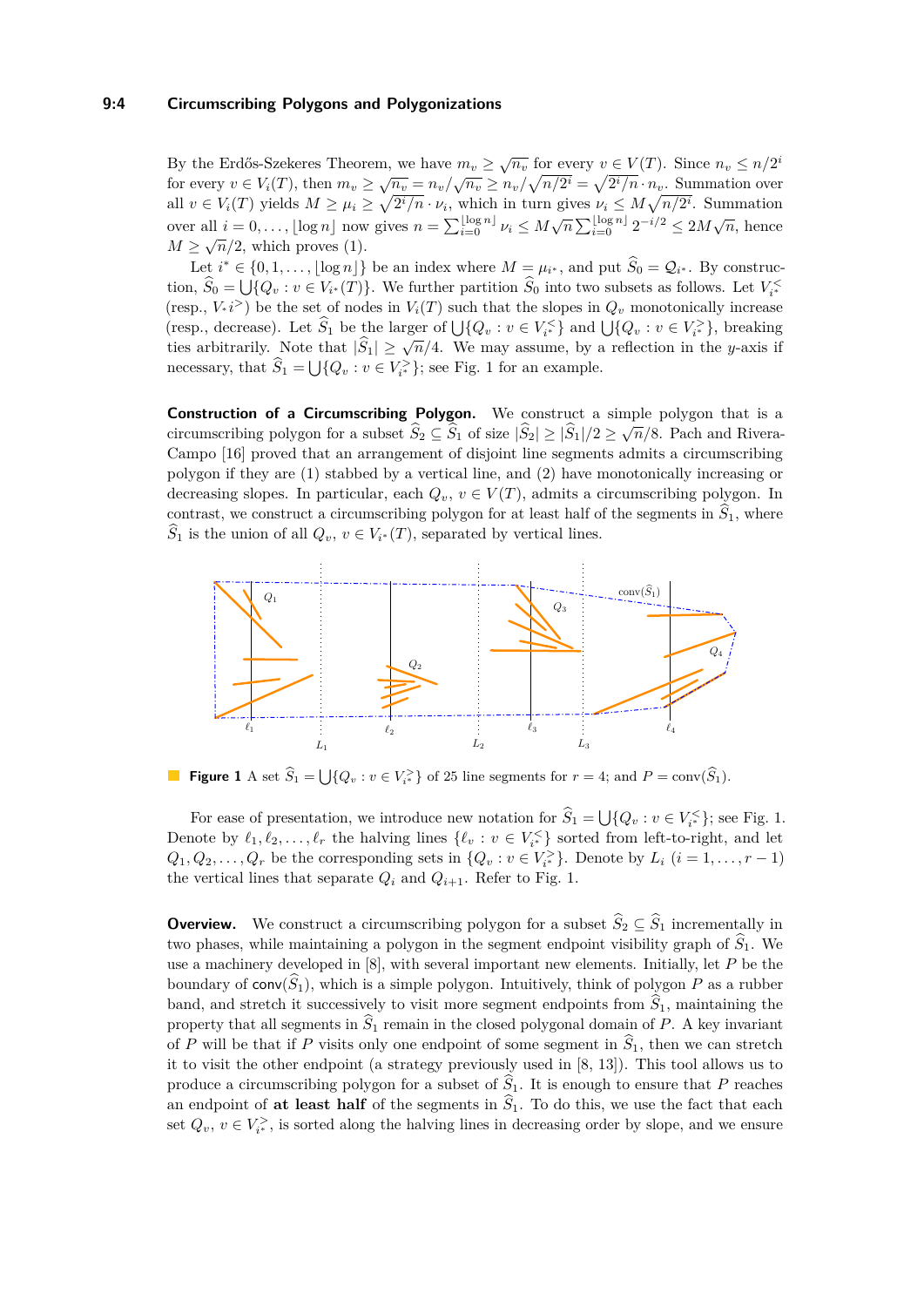that *P* reaches the left endpoint of at least half of the segments (later, we stretch *P* to visit the right endpoints). At the end, we define  $\hat{S}_2$  as the set of segments in  $\hat{S}_1$  visited by *P* (i.e., we discard the remaining segments lying in the interior of *P*).

We maintain a polygon with the properties listed in Definition [2](#page-4-0) below. There are a few important features to note: *P* is not necessarily a simple polygon in intermediate steps of the algorithm: it is a weakly simple polygon that does not have self-crossings; it has clearly defined interior and exterior; and it can have repeated vertices. Specifically, each vertex can repeat at most twice (i.e., multiplicity at most 2), and if its multiplicity is 2, then one occurrence is a reflex vertex and the other is convex. Furthermore, all such reflex vertices can be removed simultaneously by suitable shortcuts (cf. property (F5) below) to obtain a simple polygon. We need to be very careful about reflex vertices in *P*: for each reflex vertex in *P*, we ensure either that it will not become a repeated vertex later, or that if it becomes a repeated vertex, then its reflex occurrence can be removed by a suitable shortcut.

**Invariants.** As in [\[8\]](#page-15-3), we maintain a weakly simple polygon, called a **frame** (defined below). A weakly simple polygon is a closed polygonal chain  $P = (v_1, \ldots, v_k)$  in counterclockwise order such that, for every  $\varepsilon > 0$ , displacing the vertices by at most  $\varepsilon$  can produce a simple polygon. Denote by  $\hat{P}$  the union of the interior and the boundary of *P*. A weakly simple polygon may have repeated vertices. Three consecutive vertices  $(v_{i-1}, v_i, v_{i+1})$  define an interior angle  $\angle(v_{i-1}, v_i, v_{i+1})$ , or  $\angle v_i$ , which is either convex ( $\leq 180^\circ$ ) or reflex (> 180°).

The following definitions summarizes the properties that we maintain for a polygon *P*. It is based on a similar concept in [\[8\]](#page-15-3): we do not allow segments to be external diagonal (cf. (F2)) and relax the conditions on the possible occurrences of reflex vertices. Property (F6) is related to the vertical lines  $\ell_i$  ( $i = 1, ..., r - 1$ ) in the instance  $S = \bigcup_{i=1}^{r} Q_i$ . Reflex vertices play an important role. We distinguish two types of reflex vertices: A reflex vertex *v* of a frame *P* is **safe** if the (unique) line segment in *S* incident to *v* subdivides the reflex angle  $\angle v$  into two convex angles; otherwise *v* is **unsafe**.

<span id="page-4-0"></span> $\triangleright$  **Definition 2.** *A weakly simple polygon*  $P = (v_1, \ldots, v_k)$  *is called frame for a set S of disjoint line segments in the plane, if (cf. Fig. [2\)](#page-4-1)*

- **(F1)** *every vertex of P is an endpoint of some segment in S;*
- **(F2)**  $\widehat{P}$  *contains every segment in S;*
- **(F3)** *every vertex in P has multiplicity at most 2;*
- **(F4)** *if a vertex in P has multiplicity 2, say*  $v_i = v_j$ *, then one of* ∠*v<sub>i</sub> or* ∠*v<sub>j</sub> is convex (and the other angle is reflex);*
- **(F5)** *if*  $(v_i, \ldots, v_j)$  *is a maximal chain of unsafe reflex vertices of*  $P$  *that each have multiplicity* 2, then  $(v_{j+1}, v_j, \ldots v_i, v_{i-1})$  is a simple polygon that is interior-disjoint from P;
- <span id="page-4-1"></span>**(F6)** *the vertical line*  $\ell_i$  ( $i = 1, ..., r - 1$ ) crosses P exactly twice.



**Figure 2** A frame  $P = (v_1, \ldots, v_{18})$  for 10 disjoint line segments (orange). The closed region  $\hat{P}$ is shaded gray. The vertices of multiplicity 1 (resp., 2) are marked with full (resp., empty) dots.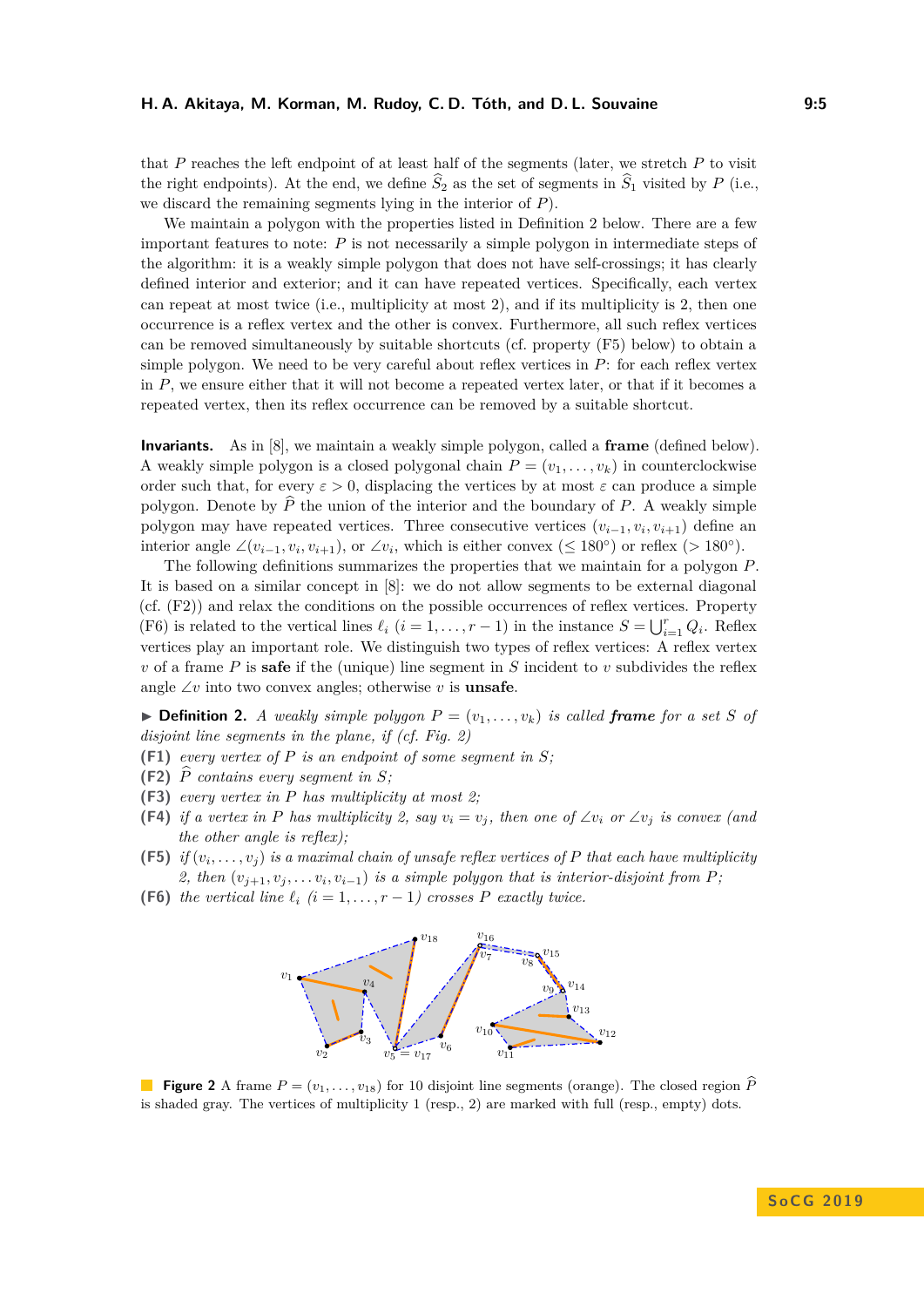## **9:6 Circumscribing Polygons and Polygonizations**

**Elementary Operations.** Let *S* be a set of disjoint line segments in general position, and let *P* be a frame. We define four elementary operations that each transform *P* into a new frame for *S*. The first operation is the "shortcut" that eliminates reflex vertices of multiplicity 2, and increases the area of the interior. The remaining three operations each increase the number of vertices of the frame (possibly creating vertices of multiplicity 2) and decrease the area of its interior.

For shortest path and ray shooting computations, we consider the line segments in *S* and the current frame  $P$  to be obstacles. For a polygonal path  $(a, b, c)$  that does not cross any segment in *S*, we define the **convex arc**  $\text{car}(a, b, c)$  to be the shortest polygonal path between *a* and *c* that is homotopic to  $(a, b, c)$ .

<span id="page-5-0"></span>

**Figure 3** (a) A frame *P*. (b)  $P := \text{BuildCap}(P, 1, v_1)$ . (c)  $P := \text{BuildCap}(P, 1, a)$ . (d)  $P :=$ ChopWedges(*P*).

I **Operation 1.** *(ChopWedges*(*P*)*) Refer to Fig. [3\(](#page-5-0)c-d). Input: a frame P. Action: While there is a vertex of multiplicity 2, do: let*  $(v_i, \ldots, v_j)$  *be a maximal chain of convex vertices of P* that each have multiplicity 2, and replace the path  $(v_{i-1}, v_i, \ldots, v_j, v_{j+1})$  in *P by a single edge*  $v_{i-1}v_{i+1}$ *.* 

 $\triangleright$  **Operation 2.** *(BuildCap(P,*  $\rho$ *, a)) Refer to Fig. 3(a–c) Input: a frame P, an orientation*  $\varrho \in \{-1, +1\}$ *, and a convex vertex a of multiplicity 1 in P such that*  $ab \in S$  *and b is not a vertex of P. Action: Let c be the neighbor of a in polygon P* in orientation  $\rho$  (where ccw= 1, *cw*= −1*).* Replace the edge ac of *P* with the polygonal path  $ab + \text{carc}(b, a, c)$ .

<span id="page-5-1"></span>

**Figure 4** (a) A frame. (b) The result of operation Dip(*P, a, b*). (c) A frame. (d) The result of operation ShearDip(*P, a, x*).

▶ **Operation 3.** *(Dip*(*P, a, b) ) Refer to Fig.*  $4(a-b)$ *. Input: a frame P, a segment*  $ab \in S$ such that neither a nor *b* is a vertex of *P*, and the ray ba hits an edge of *P* that is not a  $s$ *egment in*  $S$ *. Action: Assume that*  $b\acute{a}$  *hits edge uv of*  $P$  *at the point x. Replace the edge uv* of P with the polygonal path carc $(u, x, a) + \text{carc}(a, x, v)$ .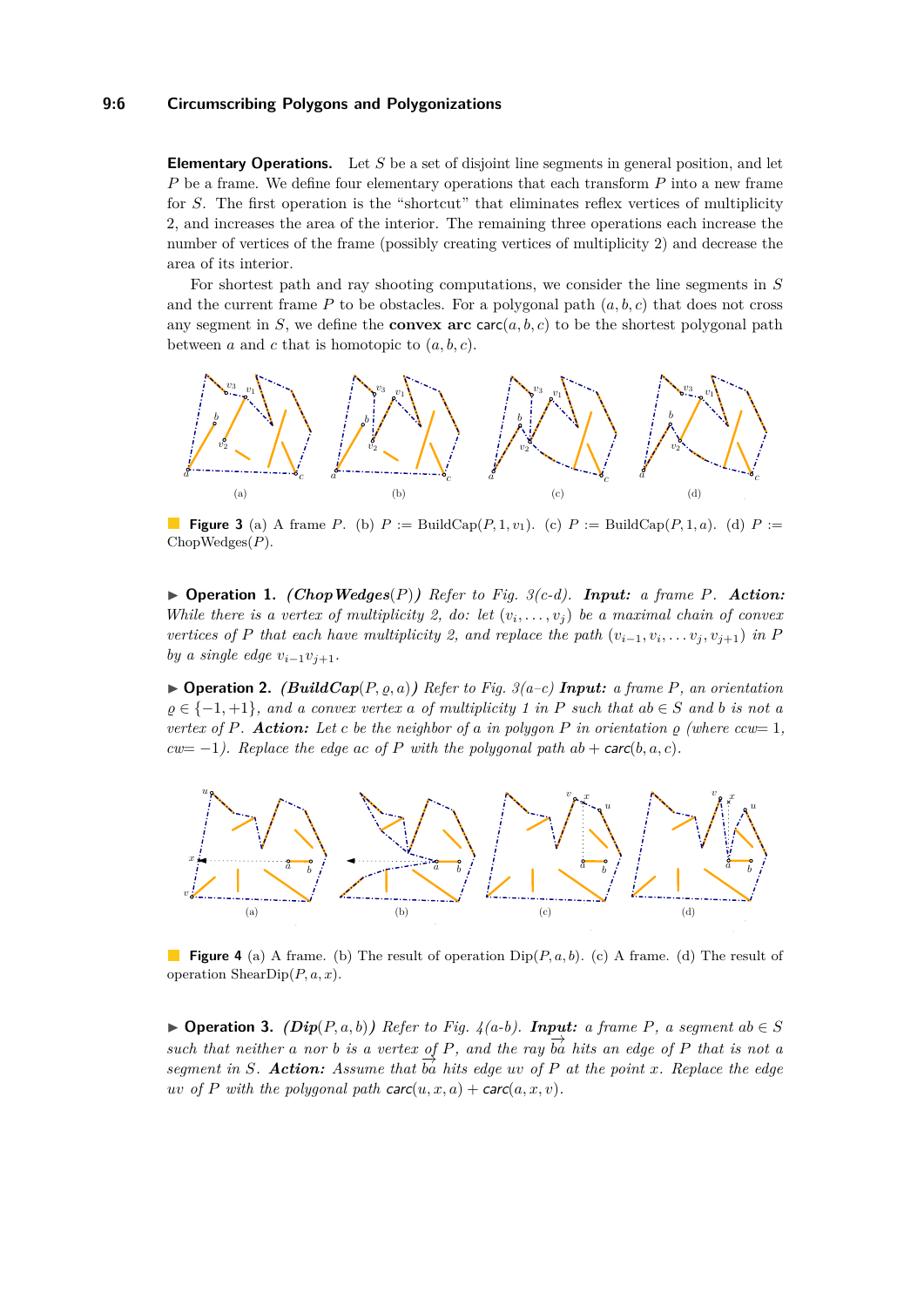$\triangleright$  **Operation 4.** *(ShearDip* $(P, a, x)$ *) Refer to Fig. 4(c-d). Input: a frame P, a segment endpoint a in the interior of P, and a point x in the interior of an edge of P that is not a segment in S such that ax does not cross P or any segment in S. Action: Let uv be the edge of P that contains x. Replace the edge uv of P with the polygonal path*  $\mathsf{carc}(u, x, a) + \mathsf{carc}(a, x, v).$ 

Operations 1 and 2 have been previously used in [\[8,](#page-15-3) [13\]](#page-15-4); it was shown that if **all** reflex vertices in *P* have been created by BuildCap operations, then property (F5) automatically holds [\[8,](#page-15-3) Sec. 2]. It is not difficult to see that if **all** reflex vertices in P have been created by Dip operations, then property (F5) holds. However, this property does not extend to a mixed sequence of BuildCap and Dip operations, and certainly not for ShearDip operations. We maintain property (F5) by a careful application of these operations, using the fact that each set  $Q_i$   $(i = 1, \ldots, r)$  is stabbed by a vertical line.

Note that Operations 1–4 can only increase the vertex set of the frame (the shortcut operation decreases the multiplicity of repeated vertices from 2 to 1, but maintains the same vertex set). Initially,  $P = \partial \text{conv}(S)$ , and so all vertices of  $\text{conv}(S)$  remain vertices in P in our algorithm. In particular, the leftmost and rightmost segment endpoint in *S* are always vertices in  $P$  (with multiplicity 1 by property  $(F4)$ ). These vertices subdivide  $P$  into an **upper arc** and a **lower arc**. As a convention, the leftmost (resp., rightmost) vertex is part of the lower arc (upper arc). We define an orientation for every vertex  $v$  in a frame  $P$ : If  $v$ is in the lower arc and the left endpoint of a segment in *S*, or if it is in the upper arc the right endpoint of a segment in *S*, then  $\varphi(v) = 1$ ; otherwise  $\varphi(v) = -1$ . When our algorithm invokes the BuildCap operation at a vertex *v*, we use BuildCap $(P, \varrho(v), v)$ .

We now can justify the distinction between safe and unsafe reflex vertices.

 $\blacktriangleright$  **Lemma 3.** Let *v* be a reflex vertex of multiplicity 1 in a frame P such that *v* is safe. Then *after any sequence of the above four operations, the multiplicity of v remains 1.*

**Proof.** Each operation creates at most one new reflex vertex, which has multiplicity 1; and possibly many convex vertices along the convex arcs, which may have multiplicity 1 or 2. However, each point can be an interior vertex of at most one convex arc. Consequently, the multiplicity of a vertex *v* can possibly increase from 1 to 2 if it is first a reflex vertex of multiplicity 1, and then visited for a second time (by a convex arc) as a convex vertex; see Fig. [3\(](#page-5-0)c) and Fig. [4\(](#page-5-1)d) for examples. If *v* is a **safe** reflex vertex, then it cannot be an interior vertex of a convex arc, and so its multiplicity cannot increase from 1 to 2.

**Phase 1: Left Endpoints.** Initially, the frame *P* is the boundary of the convex hull conv(*S*). In the first phase of our algorithm, we use operations BuildCap and Dip as follows:

- 1. Let  $P = \partial \text{conv}(S)$ .
- **2.** While condition (a) or (b) below is applicable, do:
	- **a.** If there exits a segment  $ab \in S$  such that the left endpoint *a* is a vertex of *P*, but the right endpoint is not, then set  $P := \text{BuildCap}(P, \rho(a), a)$ .
	- **b.** Else if there exists a segment  $ab \in Q_i$  for some  $i \in \{1, \ldots, r\}$  such that *a* is the left endpoint, *a* lies in the interior of *P*, and  $\overrightarrow{ba}$  hits an edge *uv* where  $uv \notin S$ , and the left endpoint of *uv* is an endpoint of some segment in  $Q_i$ , then set  $P := \text{Dip}(P, a, b)$ .
- **3.** Return *P*, and terminate Phase 1.

An example is shown in Fig. [5.](#page-7-0) First we show that Phase 1 returns a frame.

 $\blacktriangleright$  **Lemma 4.** All operations in Phase 2 maintain properties (F1)–(F6) for P.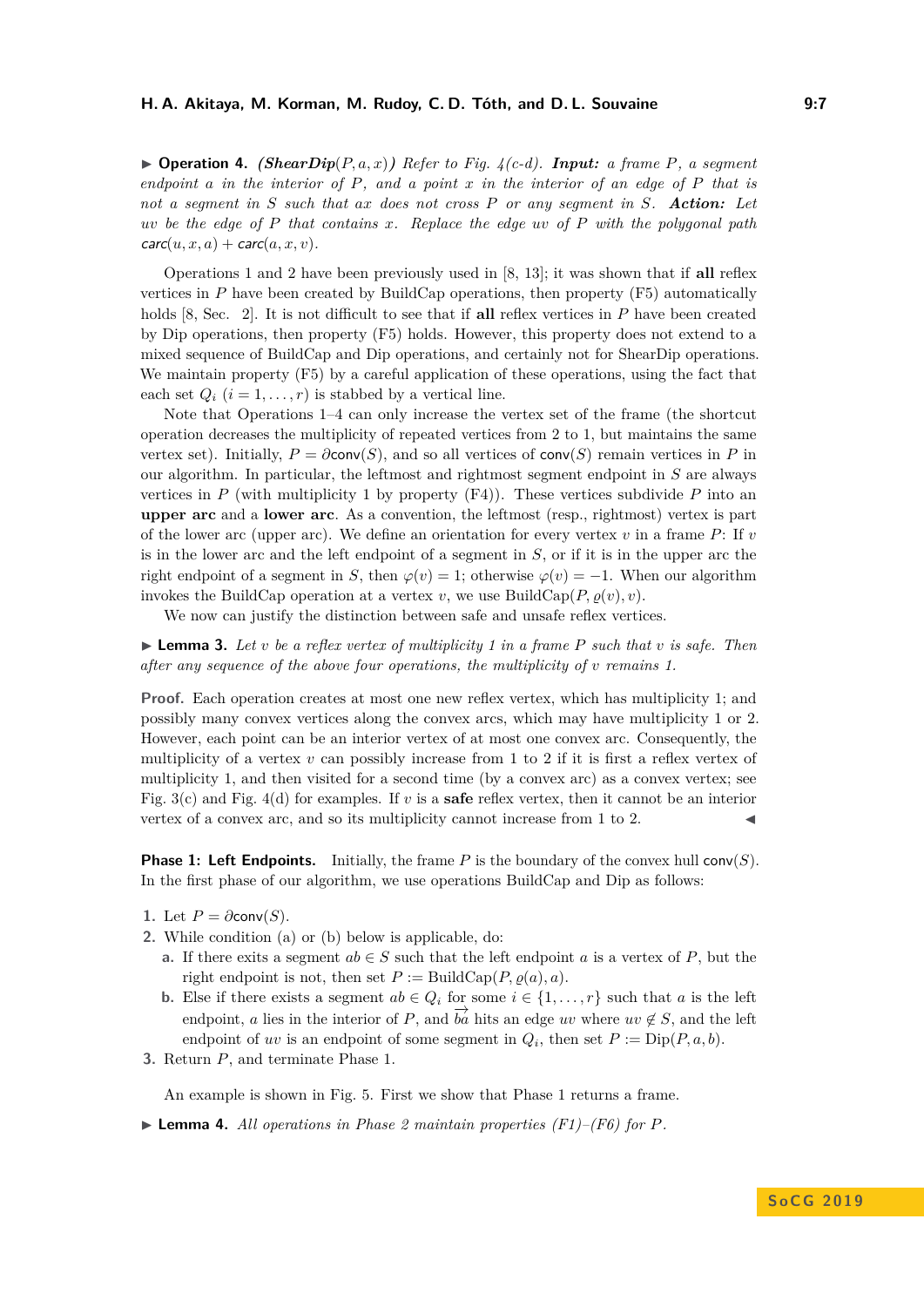<span id="page-7-0"></span>

 $\blacksquare$ **Figure 5** A set  $\widehat{S}_1$  of 25 line segments; and the frame P at the end of Phase 1.

We also make simple observation about the frame at the end of Phase 1:

<span id="page-7-2"></span>► **Lemma 5.** Let P be the frame returned by Phase 1, and let  $ab \in \hat{S}_1$ . If the left endpoint *of ab is a vertex of P, then it is a convex vertex of multiplicity 1.*

The next lemma helps identify the segments in *Q<sup>i</sup>* whose left endpoints are **not** in *P*.

<span id="page-7-1"></span>▶ **Lemma 6.** Let P be the frame returned by Phase 1. Let  $i \in \{1, \ldots, r\}$ , and let  $Q_i =$  ${a_jb_j : j = 1,..., |Q_i|}$ , be sorted in increasing order by the y-coordinates of  $a_jb_j \n\cap \ell_i$ . If  $a_j$ *is a vertex in the lower (resp., upper) arc of P, then so is*  $a_{j'}$  *for all*  $j' < j$  *(resp.,*  $j' > j$ *).* 

By Lemma [6,](#page-7-1) the line segments in  $\hat{S}_1$  whose left endpoints are not in *P* form a continuous interval. That is, for every  $i \in \{1, \ldots, r\}$ , there is a set of consecutive indices  $M_i \subseteq$  $\{1, \ldots, |Q_i|\}$  (possibly  $M_i = \emptyset$  or  $M_i = \{1, \ldots, |Q_i|\}$ ) such that  $j \in M_i$  if and only if the left endpoint of  $a_j b_j$  is **not** in *P*. Let  $Q'_i = \{a_j b_j : j \in M_i\}$  and  $S' = \bigcup_{i=1}^r S'_i$ 

**Phase 2: Middle Segments.** In Phase 2, we use ShearDip and Dip operations to reach the left endpoints of at least half of the segments in  $S'$ , followed by BuildCap operation to reach the right endpoints of those segments if necessary. For  $i = 1, \ldots, r$ , let  $a_{t(i)}$  be the leftmost left endpoint in the set  $S_i'$ . From some suitable point  $x_i$  on the upper or the lower arc of *P*, we use ShearDip $(P, a_{t(i)}, x_i)$  to reach  $a_{t(i)}$ . Choose the points  $x_i, i = 1, \ldots, r$  on the same (upper or lower) arc of  $P$  by comparing the number of segments in  $S_i'$  above and below  $a_{t(i)}b_{t(i)}$  for  $i = 1, \ldots, r$ . The set of segments above and below are *A* and *B*, respectively, defined as follows:

$$
A = \bigcup_{i=1}^{r} A_i, \text{ where } A_i = \{a_j b_j : j \ge \ell(i), j \in M_i, \},
$$
  

$$
B = \bigcup_{i=1}^{r} B_i, \text{ where } B_i = \{a_j b_j : j \le \ell(i), j \in M_i, \}.
$$

If  $|A| \geq |B|$ , then we reach the vertices  $a_{t(i)}$ , for  $i = 1, \ldots, r$ , from the upper arc; otherwise we reach them from the lower arc. Without loss of generality, assume that  $|A| \geq |B|$ .

It remains to specify the points  $x_i$  for the operations ShearDip( $P, a_{t(i)}, x_i$ ). Consider the vertical upward ray from  $a_{t(i)}$ , and let  $u_i$  be the first point on the ray that lies in the upper arc of *P* or on a segment in *S*. If *u<sup>i</sup>* is in an edge of the upper arc, but not in a segment in *S*, then let  $x_i := u_i$ . Otherwise,  $u_i$  lies in some segment  $ab \in Q_i$ , which is either an edge or an internal diagonal of *P*. Since  $a_{t(i)}$  is the leftmost left endpoint of a segment in  $Q_i$  that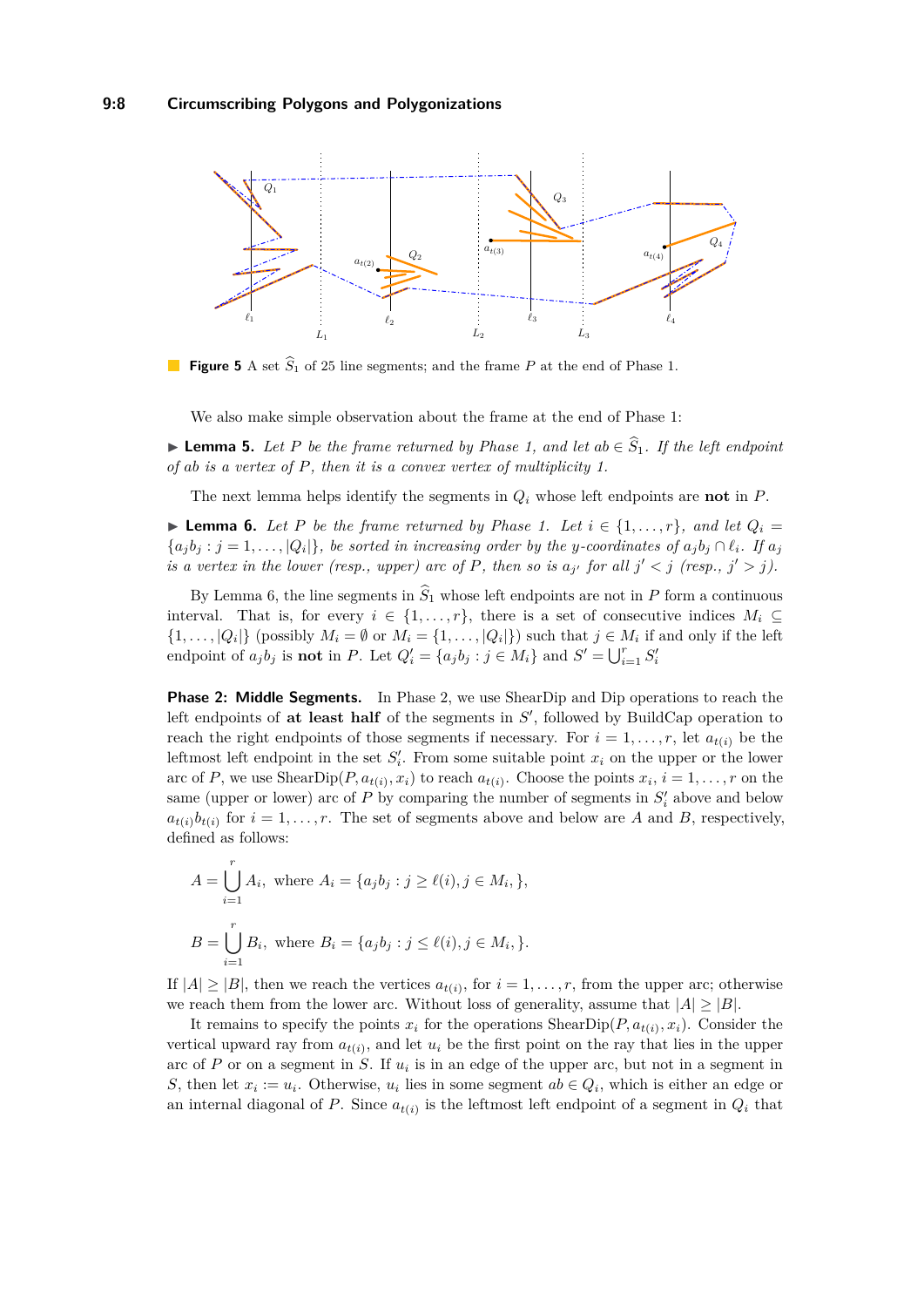is not a vertex in *P*, we know that the triangle  $\Delta(a_{t(i)}u_i a)$  is empty, and in particular  $a_{t(i)}$ sees vertex *a*. Furthermore, *a* is a convex vertex of *P* of multiplicity 1 (cf. Lemma [5\)](#page-7-2). In this case, let  $x_i$  be an interior point of edge  $a_0a$ . Phase 2 proceeds as follows:

**1.** For  $i = 1$  to  $r$ :

If  $M_i \neq \emptyset$ , then set  $P := \text{ShearDip}(P, a_{t(i)}, x_i)$ .

- **2.** While condition (a) or (b) below is applicable, do:
	- **a.** If there exits a segment  $ab \in S$  such that the left endpoint *a* is a vertex of *P*, but the right endpoint is not, then set  $P := \text{BuildCap}(P, \rho(a), a)$ .
	- **b.** Else if there exists a segment  $ab \in Q_i$  for some  $i \in \{1, \ldots, r\}$  such that  $ab$  lies in the interior of *P*, *a* is the left endpoint, and  $b\acute{a}$  hits an edge *uv* where  $uv \notin S$ , but both *u* and *v* are endpoints of some segments in  $Q_j$ ,  $j \geq i$ , then set  $P := \text{Dip}(P, a, b)$ .
- **3.** Return *P*, and terminate Phase 2.

 $\blacktriangleright$  **Lemma 7.** All operations in Phase 2 maintain properties (F1)–(F6) for P; and at the end *of Phase 2, every vertex*  $a_{t(i)}$ ,  $i = 1, \ldots, r$ , has multiplicity 1 in P.

<span id="page-8-2"></span>I **Lemma 8.** *At the end of Phase 2, P visits both endpoints of all segments in A. Consequently, P* visits both endpoints of at least half of the segments in  $S_1$ .

<span id="page-8-0"></span>

**Figure 6** The set  $S_1$  from Fig. [5,](#page-7-0) and frame P at the end of Phase 2. Vertex *v* has multiplicity 2.

**Phase 3: Right Endpoints.** At the end of Phase 2, P visits the left endpoint of every segment in *A*, and none in  $B \setminus A$ . However, it may visit the **right** endpoint of some segments in  $B \setminus A$ . In this phase, we use BuildCap operations to ensure that P visits **both** endpoints of these segments. Phase 3 proceeds as follows.

- **1.** While condition (a) below is applicable, do
	- **a.** If there exists a segment  $ab \in S$  such that the one endpoint, say *b*, is a vertex of *P*, but the other endpoint is not, then set  $P := \text{BuildCap}(P, \rho(b), b)$ .
- **2.** Return *P*, and terminate Phase 3.

At the end of Phase 3, we obtain a frame *P* that contains, for each segment, either both endpoints or neither endpoint; see Fig. [6.](#page-8-0) Some vertices may have multiplicity 2, but the multiplicity of the special vertices  $a_{t(i)}$  ( $i = 1, \ldots, r$ ) remains 1.

 $\triangleright$  **Lemma 9.** All operations in Phase 3 maintain properties (F1)–(F6) for P; and the *multiplicity of every vertex*  $a_{t(i)}$ ,  $i = 1, \ldots, r$ , remains 1.

<span id="page-8-1"></span>**Lemma 10.** Let P be the frame at the end of Phase 3. If one endpoint of a segment in  $\hat{S}_1$ *is a vertex in P, then so is the other endpoint.*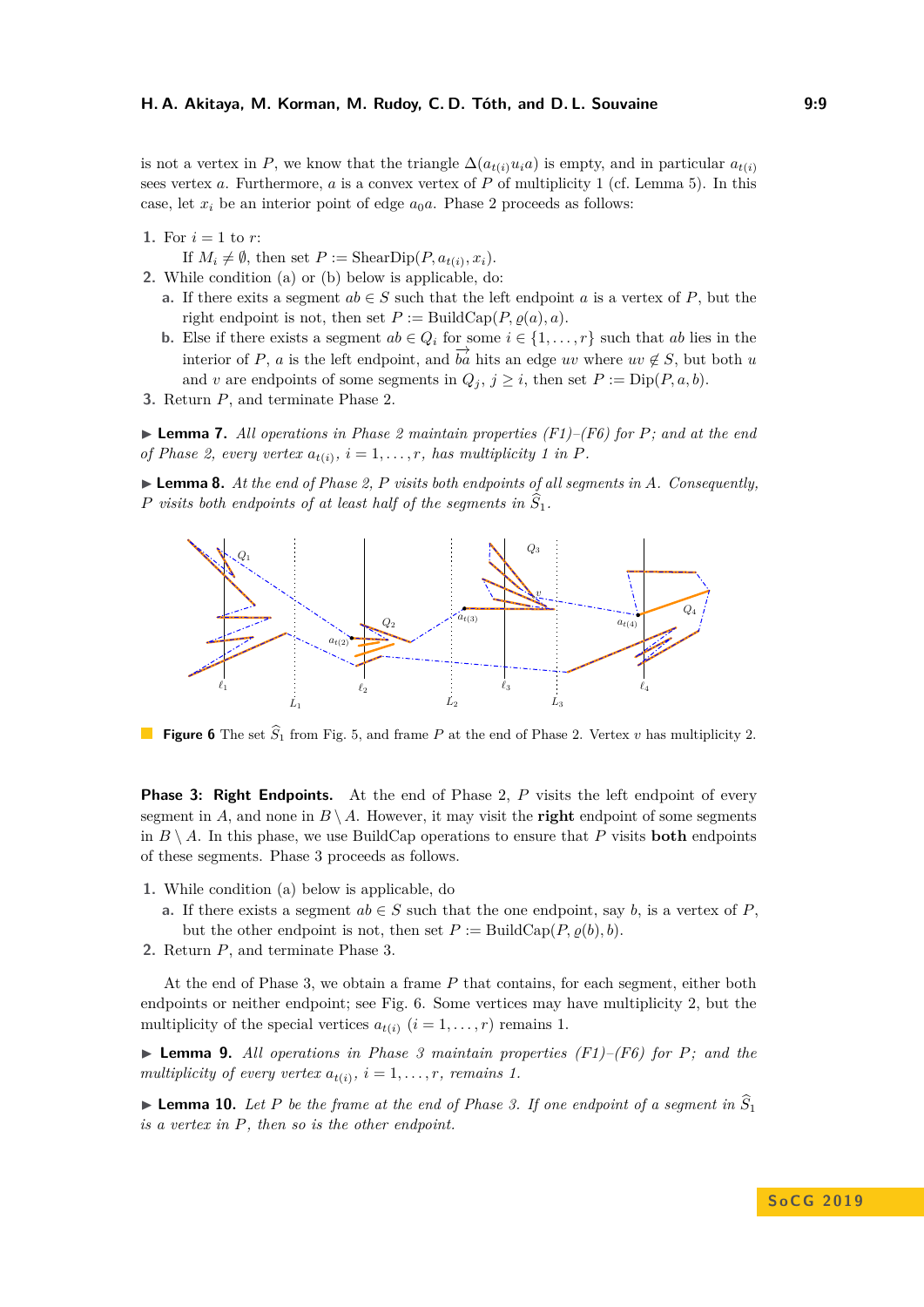#### **9:10 Circumscribing Polygons and Polygonizations**

**Phase 4: Obtaining a Simple Polygon.** In the last phase of our algorithm, we set  $P =$ ChopWedges $(P)$ . This is a valid operation by property  $(F5)$ . The resulting frame P is a simple polygon whose vertex set is the same as at the end of Phase 3. By Lemma [10,](#page-8-1) if one endpoint of a segment in  $\widehat{S}_1$  is a vertex in *P*, then so is the other endpoint. Consequently, *P* is a circumscribing polygon for a set of segments in  $\widehat{S}_1$ , which we denote by  $\widehat{S}_2$ . By Lemma [8,](#page-8-2) we have  $|\hat{S}_2| > |\hat{S}_1|/2$ , as claimed. This completes the proof of Theorem [1.](#page-2-0)

# <span id="page-9-0"></span>**3 Disjoint Segments versus Disjoint Rays**

<span id="page-9-1"></span>In this section, we give two sufficient conditions for an arrangement of disjoint segments to admit a circumscribing polygon. Both conditions involve extending the segments.



**Figure 7** Left: an arrangement of disjoint segments extensible to rays. Right: an arrangement of disjoint segments that is not extensible to rays, but admits escape routes.

- **(C1)** A set *S* of *n* disjoint line segments is **extensible to rays** if there exists a set *R* of *n* disjoint rays, each of which contains a segment from *S*; see Fig. [7\(](#page-9-1)left).
- **(C2)** A set *S* of *n* disjoint line segments admits **escape routes** if there exists an ordering and orientation of the segments  $S = \{a_i, b_i : i = 1, \ldots, n\}$  if the following process produces a set of *n* rays or directed segments that do not cross any segment in *S*: For  $i = 1, \ldots, n$ , shoot a ray from  $b_i$  in direction  $\overline{a_i b_i}$  that ends at the first point where it hits a previous ray or goes to infinity; see Fig. [7\(](#page-9-1)right).

Clearly,  $(C1)$  implies  $(C2)$ , but the converse is false in general. We can test property  $(C1)$  in  $O(n \log n)$  time. Indeed, there are two possible directions to extend each segment into a ray, which can be encoded by a Boolean variable, and pairwise disjointness can be expressed by a 2SAT formula. For given ordering and orientation, it takes  $O(n \log^2 n)$  time to test whether the extensions form escape routes [\[11\]](#page-15-11). However, we do not know whether condition (C2) can be tested efficiently. Here we show that  $(C1)$  and  $(C2)$  each imply the existence of a circumscribing polygon.

<span id="page-9-2"></span> $\triangleright$  **Theorem 11.** If *S* is a set of disjoint line segments satisfying (C2), then there is a *circumscribing polygon for S.*

**Proof sketch.** By (C2), we may assume that  $S = \{a_i b_i : i = 1, \ldots n\}$  such that if we shoot a  $\overrightarrow{a_i b_i}$  for  $\overrightarrow{a_i b_i}$  for  $i = 1, \ldots, n$ , then each ray either goes to infinity or intersects a previous ray. We call the part of the ray  $\overline{a_i b_i}$  from  $b_i$  to the first point where it intersects a previous ray or  $\partial \text{conv}(S)$  the **extension** of segment  $a_i b_i$ .

Given the ordering and orientation of the segments in *S*, we construct a circumscribing polygon using the following algorithm, using the operations BuildCap and Dip introduced in Section [2;](#page-2-1) see Fig. [8](#page-10-0) for an example.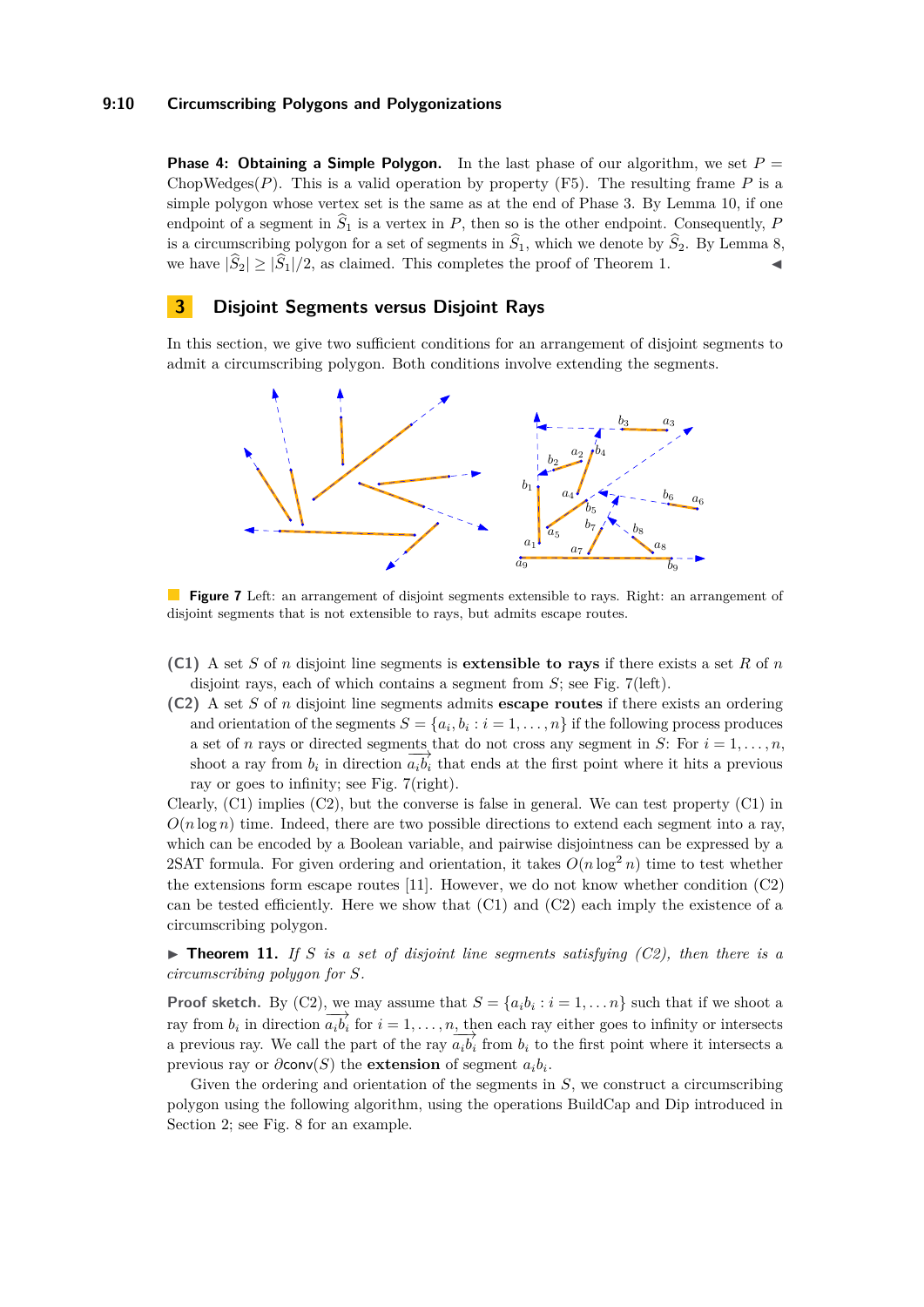<span id="page-10-0"></span>

**Figure 8** (a) An arrangement of 9 segments that admit escape routes from Fig. [7\(](#page-9-1)right), and  $P = \text{conv}(S)$ . (b) Polygon *P* after the for loop of Dip operations. (c) Polygon *P* after the for loop of BuildCap operations. (d) The circumscribing polygon for *S* after the ChopWedges operation.

- **1.** Initialize *P* :=  $\partial$ **conv**(*S*).
- **2.** For  $i = 1$  to *n*: if  $b_i$  is not a vertex of *P*, then set  $P := \text{Dip}(P, b_i, a_i)$ .
- **3.** For  $i = 1$  to *n*: if  $a_i$  is not a vertex of *P*, then set  $P := \text{BuildCap}(P, 1, b_i)$ .
- **4.** ChopWedges(*P*).
- **5.** Return *P*. J

The above results link the circumscribing polygon problem to the problem of extending line segments to rays. We now give an upper bound for the latter problem that seems to imply that the lower bound of the former problem (Theorem [1\)](#page-2-0) is tight.

<span id="page-10-2"></span><span id="page-10-1"></span>**► Lemma 12.** For every  $n \in \mathbb{N}$ , there is a set *S* of *n* disjoint line segments in the plane such *that the cardinality of every subset*  $S' \subseteq S$  *that admits an escape route is*  $|S'| \leq 2\lceil \sqrt{n} \rceil - 1$ *.* 



**Figure 9** Our lower bound construction for  $k = 4$ .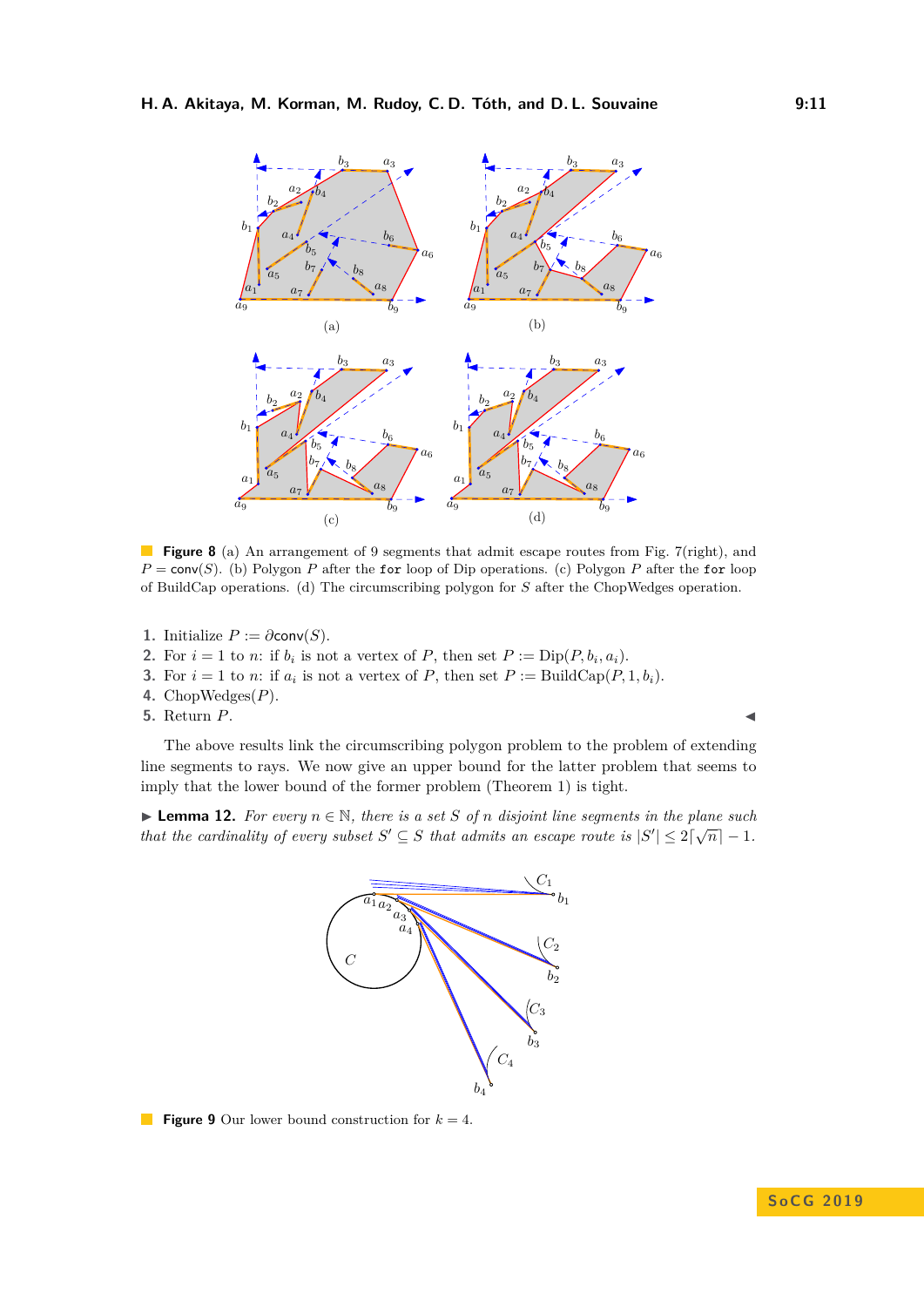#### **9:12 Circumscribing Polygons and Polygonizations**

**Proof sketch.** We create a problem instance S with  $\sqrt{n}$  groups, each containing  $\sqrt{n}$  segments (see Fig. [9\)](#page-10-1). The key idea is that in any subset *Q* of *S* that admits escape routes, only segments of one group can extend to the left. Moreover, we show that from each group only one segment can extend to the right, giving the  $2[\sqrt{n}] - 1$  bound.

# <span id="page-11-1"></span>**4 Hardness for Circumscribing Polygons**

In this section we prove that it is NP-hard to decide whether a given set of disjoint line segments admits a circumscribing polygon. We reduce from a problem that we call HAMILTOnian Path in 3-Connected Planar Cubic Graphs with Start Edge (HP3CPG-SE): Given a 3-connected cubic planar graph  $G = (V, E)$  and an edge  $uv \in E$ , decide whether *G* has Hamiltonian path whose first edge is *uv*, which is NP-complete [\[7,](#page-15-7) p. 713].

<span id="page-11-0"></span>▶ **Theorem 13.** *It is NP-complete to decide whether a given PSLG admits a circumscribing polygon, even if the PSLG is max-degree-2.*

**Proof sketch.** The membership to NP is trivial. Let  $G = (V, E)$  and  $uv \in E$  be an instance of HP3CPG-SE, and let  $n = |V|$  (Fig. [10](#page-11-2) (a)). We modify G by a  $Y\Delta$ -transform at u producing a graph  $G'$  with a new triangular face  $\Delta(abu')$  (Fig. [10](#page-11-2) (b)). It is clear that  $G$ admits a Hamiltonian path starting with  $uv$  if and only if  $G'$  admits a Hamiltonian path starting with  $abu'v$ . Embed *G*<sup>*'*</sup> so that the outer face is  $\Delta(abu')$  (Fig. [10](#page-11-2) (c)). Delete the edge incident to *a* (*b*) that does not bound the outer face. Rotate by a small amount all edges that do not bound the outer face, splitting each internal degree-3 vertex *w* into a triangle  $\Delta(w_1w_2w_3)$  (Fig. [10\(](#page-11-2)d) and Fig. [11\(](#page-11-3)a–b)). We call these newly created triangles **transparent** faces, and every remaining internal face **opaque**. Create a small new edge in each transparent face, and shrink each opaque face by a small amount using its straight skeleton (Fig. [10](#page-11-2) (e)). After this step, each added small segment can still only see the three vertices (Fig. [11](#page-11-3) (c)). This construction defines a max-degree-2 PSLG  $\hat{G} = (\hat{V}, \hat{E})$ .

<span id="page-11-2"></span>

<span id="page-11-3"></span>**Figure 10** (a) A 3-connected cubic graph *G* with special edge *uv*. (b) Graph *G'* after a  $Y\Delta$ transform around vertex *u*. (c) A convex embedding of *G*' such that the outer face is  $\Delta_u$ . (d) Rotating the supporting line of internal edges. (e) Thickening the edges into corridors.



**Figure 11** A chamber incident to three corridors and a segment in the chamber that sees only three other vertices.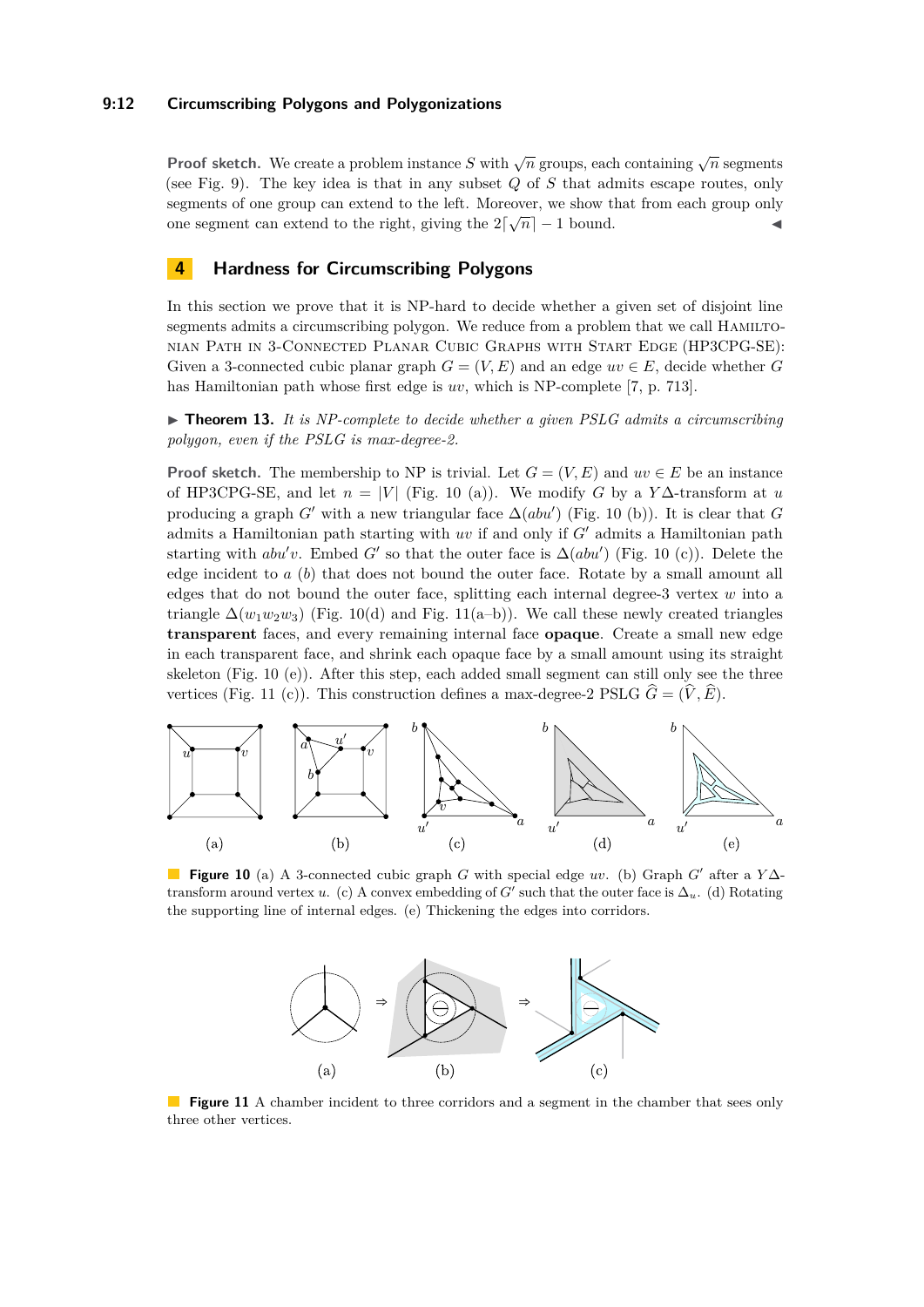#### **H. A. Akitaya, M. Korman, M. Rudoy, C. D. Tóth, and D. L. Souvaine 9:13**

A circumscribing polygon of  $\widehat{G}$  must enclose all of its opaque faces. We partition the regions of the outer face of  $\widehat{G}$  that lies in the convex hull of the embedding into **corridors** and **chambers**. They correspond to edges and vertices of  $G'$  respectively. We show that a circumscribing polygon of  $\widehat{G}$  must behave as in Figs. [12](#page-12-1) (a–d) in the vicinity of the endpoints of a corridor, up to symmetry. Then, such a circumscribing polygon defines a Hamiltonian path on the chambers. Hence,  $\hat{G}$  admits a circumscribing polygon if and only if  $G$  admits a Hamiltonian path starting with  $uv$ .

<span id="page-12-1"></span>

**Figure 12** A circumscribing polygon  $\widehat{P}$  at a chamber and a solution to the reduction in Fig. [10.](#page-11-2)

# <span id="page-12-0"></span>**5 Simple Polygonizations of Disjoint Segments**

Rappaport [\[18\]](#page-16-4) proved that it is NP-hard to decide whether a given PSLG  $G = (V, E)$  admits a polygonization. The reduction in [\[18\]](#page-16-4) is from Hamiltonian Path in Planar Cubic Graphs (HPPCG) and produces an instance in which *G* is a union of disjoint paths, every edge in *E* is horizontal or vertical, and the vertices in *V* have integer coordinates, bounded by a polynomial in  $n = |V|$ . In this section, we describe the **connection gadget** made of disjoint line segments that simulates a pair of line segments that share an endpoint. Using this gadget, we show that finding a simple polygonization of disjoint line segments is NP-hard. **Informal description of the connection gadget.** Refer to Figure [13.](#page-12-2) Given a PSLG *G* = (*V, E*), with a vertex  $p_2$  ∈ *V* of degree 2, incident to  $p_1p_2, p_2p_3$  ∈ *E*, delete the edge  $p_1p_2$ , and insert 6 new edges  $p_1p_2'$ ,  $p_4p_5$ ,  $p_6p_7$ ,  $p_8p_9$ ,  $p_{10}p_{11}$ ,  $p_{12}p_{13}$ , and 11 new vertices  $p_2'$ and  $p_i$  ( $i = 3, ..., 13$ ). Denote by  $G' = (V', E')$  the resulting new PSLG. We choose the position of the new vertices close to  $p_2$  so that: (i) the two small segments  $p_6p_7$  and  $p_{10}p_{11}$  are only visible from points  $p_4, p_5, p_8$ , and  $p_9, p_{12}, p_{13}$  respectively; (ii) the union of the visibility regions of  $p_4, p_5, p_{12}$ , and  $p_{13}$  contain only vertices  $p_2, p'_2, p_4, \ldots, p_{13}$  and no other vertices.

<span id="page-12-2"></span>

**Figure 13** (a) Two line segments  $p_1p_2$  and  $p_2p_3$ . (b) Connection gadget that simulates (a) using seven disjoint line segments. The polygonal path shown with black and blue line segments is  $[p_1, p'_2, p_4, p_5, p_6, p_7, p_8, p_9, p_{10}, p_{11}, p_{12}, p_{13}, p_2, p_3]$ . (c) The union of the visibility region of the solid black points  $p_4$  and  $p_{13}$ .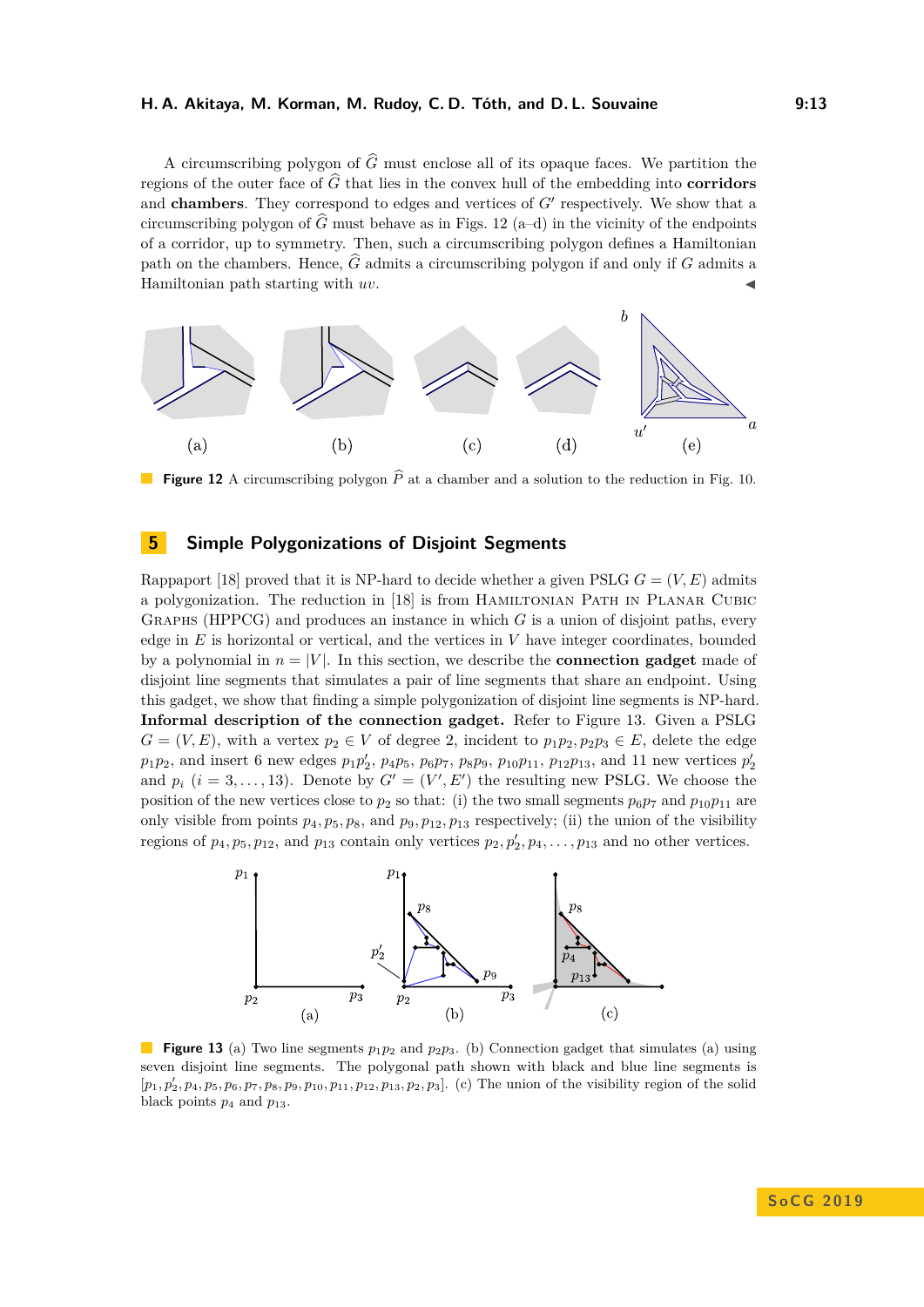#### **9:14 Circumscribing Polygons and Polygonizations**

<span id="page-13-0"></span> $\triangleright$  **Theorem 14.** It is NP-complete to decide whether a set S of disjoint line segments admits *a simple polygonization, even if S contains only segments with 4 distinct slopes.*

**Proof.** Membership in NP is proven in [\[18\]](#page-16-4). We reduce NP-hardness from finding polygonizations for a disjoint union of paths. Let  $G = (V, E)$  be a PSLG produced by the reduction in [\[18\]](#page-16-4), and let  $n = |V|$ . We modify G by simultaneously replacing every vertex of degree 2 by a connection gadget (described above), and show that the resulting planar straight-line matching *M* admits a polygonization if and only if *G* does. Since each gadget is constructed independently, all coordinates can be described by polynomials as they are each obtained by a constant number of intersections between lines and circles determined by *G*. Since *G* contains only axis-parallel edges, edges of *M* have up to four distinct slopes. The reduction runs in polynomial time.

We now show that *M* admits a polygonization if and only if *G* does. Note that the connection gadget places edges in the convex corner of a degree-2 vertex in *G*, and it does not block or create visibility between two leafs of  $G$ . By construction, if  $p$  is a leaf in  $G$ , then the set of other leaves visible from *p* remains same in *M*. Since *G* is max-degree-2, it remains to prove that, for every connection gadget, a polygonization of *M* must contain a chain of length 11 from  $p'_2$  to  $p_2$  that uses only edges of the connection gadget.

By property (i) of the connection gadget, if a simple polygonization *P* of *M* exists, *P* must connect  $p_8$  with  $p_6$  or  $p_7$ , and  $p_6$  or  $p_7$  to  $p_4$  or  $p_5$ , otherwise P would contain a cycle of length 4 and *P* would be disconnected. The same argument applies to vertices  $p_9, \ldots, p_{13}$ . Fig. [13\(](#page-12-2)c) shows the forced edges in a polygonization in red. By property (ii),  $p'_2$  must be adjacent to  $p_4$  or  $p_5$ , and  $p_2$  must be adjacent to  $p_{12}$  or  $p_{13}$ , or else either *P* would contain a cycle of length 10 and  $P$  would be disconnected, or  $P$  would not be simple.

# <span id="page-13-1"></span>**6 Conclusions**

Our results raise interesting open problems, among others, about circumscribing polygons in the plane (Section [6.1\)](#page-13-2), and about higher dimensional generalizations (Section [6.2\)](#page-13-3).

## <span id="page-13-2"></span>**6.1 Geometric Matching or Few Slopes**

As noted above, Urabe and Watanabe [\[21\]](#page-16-2) constructed an arrangement of 16 disjoint segments in  $\mathbb{R}^2$  that does not admit a circumscribing polygon. If all segments have the same slope (but they are not all collinear), then there always exists a circumscribing polygon. We conjecture that disjoint segments with two distinct slopes still admit a circumscribing polygon. Here we present negative instances with three slopes.

**Proposition 15.** For every  $n \geq 9$ , there is a set of *n* disjoint segments of 3 different slopes *that do not admit a circumscribing polygon.*

Our construction for  $n = 9$  is depicted in Figure [14\(](#page-14-0)a).

#### <span id="page-13-3"></span>**6.2 Higher Dimensions**

Generalizations to higher dimensions are also of interest. For a set  $V$  of points in  $\mathbb{R}^3$ , a **polyhedralization** is a polyhedron homotopic to a sphere whose vertex set is  $V^1$  $V^1$ . It is known that every set of  $n \geq 4$  points in general position admits a polyhedralization [\[1\]](#page-15-12), and even a polyhedralization of bounded vertex degree [\[3\]](#page-15-13).

<span id="page-13-4"></span><sup>&</sup>lt;sup>1</sup> We thank Joe Mitchell for introducing us to the high dimensional variations of this problem.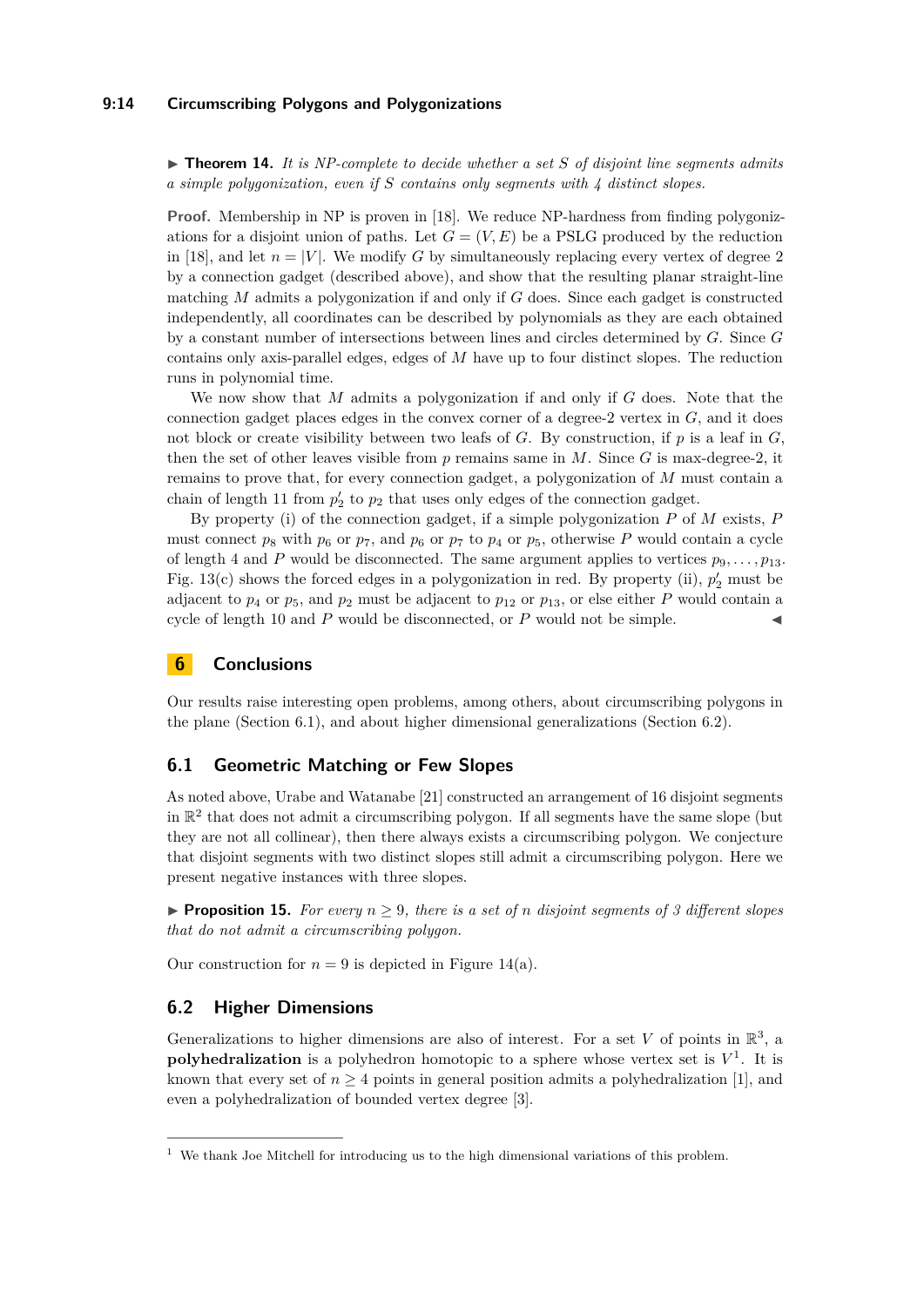<span id="page-14-0"></span>

**Figure 14** (a) A set of 9 disjoint line segments of slopes 0, 1, and ∞, that do not admit a circumscribing polygon. (b-c) A set of 4 disjoint segments in  $\mathbb{R}^3$  that do not admit a polyhedralization: perspective view (b) and view from above (c).

For a set S of disjoint line segments in  $\mathbb{R}^3$ , we define a **polyhedralization** as a polyhedron homotopic to a ball whose vertices are the segment endpoints, and every segment in *S* is either an edge or an (external or internal) diagonal. A polyhedralization **circumscribes** *S* if every segment in *S* is an edge or an internal diagonal. It is not difficult to see that an arrangement of disjoint segments in general position in  $\mathbb{R}^3$  need not admit a polyhedralization.

**Proposition 16.** For every  $n \geq 4$ , there is a set of *n* disjoint segments in  $\mathbb{R}^3$  that do not *admit a polyhedralization.*

Our construction is depicted in Figure [14\(](#page-14-0)b–c).

We suspect that it is NP-hard to decide whether a set of  $n$  segments in  $\mathbb{R}^3$  admit a polyhedralization (or even a circumscribing polyhedralization). However, our proof techniques do not seem to extend to higher dimensions.

## **6.3 Open Problems**

We conclude with a collection of open problems.

- **1.** In Section [5](#page-12-0) we established NP-hardness for the polygonization problem, even when the input consists of disjoint segments with four distinct slopes. Is it NP-hard to decide whether *n* disjoint *axis-parallel* segments in the plane admit a polygonization? Is it NP-hard for segments of 3 possible directions?
- **2.** In Section [4](#page-11-1) we proved that it is NP-complete to decide whether a 2-regular PSLG admits a circumscribing polygon. We do not know whether the problem remains hard for 1-regular PSLGs (i.e., disjoint line segments). The connection gadgets we designed for the polygonization problem (Section [4\)](#page-11-1) do not seem to work for circumscribing polygons. Is it NP-hard to decide whether *n* disjoint segments admit a circumscribing polygon?
- **3.** Does every arrangement of disjoint axis-parallel segments in  $\mathbb{R}^2$ , not all in a line, admit a circumscribing polygon?
- **4.** Does every arrangement of disjoint line segments in  $\mathbb{R}^3$ , not all in a plane, admit a circumscribing polyhedron?
- **5.** We can decide in  $O(n \log n)$  time whether *n* disjoint segments are extensible to disjoint rays (Section [3\)](#page-9-0). Can we decide efficiently whether they admit escape routes?
- **6.** Let  $f(n)$  be the maximum integer such that every set of *n* disjoint segments contains  $f(n)$ segments that admit a circumscribing polygon. In Section [2,](#page-2-1) we prove a lower bound of  $f(n) = \Omega(\sqrt{n})$ . Is it possible that  $f(n) = \Omega(n)$ ? Is there a nontrivial upper bound?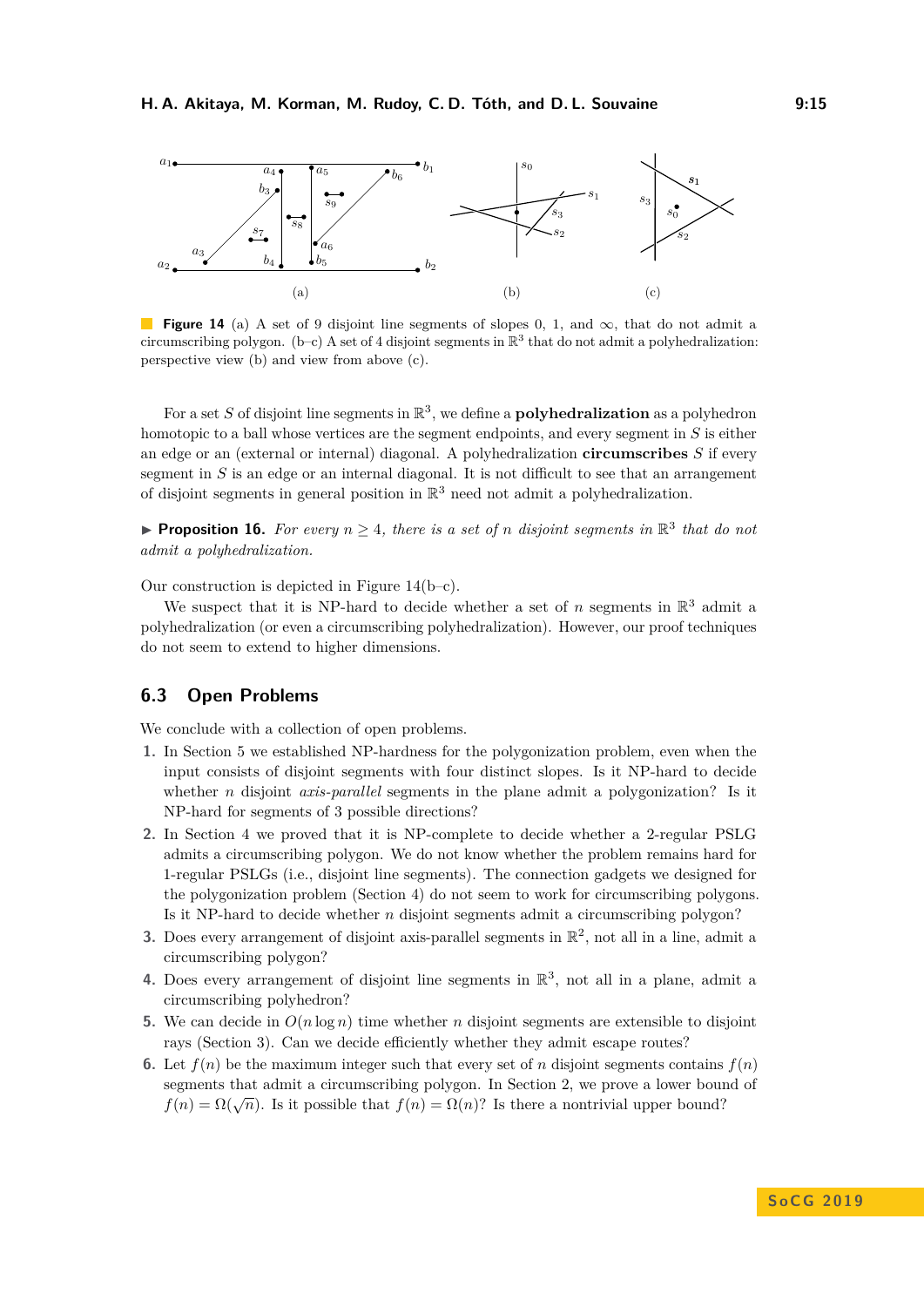## **9:16 Circumscribing Polygons and Polygonizations**

- **7.** Let  $q(n)$  be the maximum integer such that every set of *n* disjoint segments contains  $g(n)$  segments that are extensible to disjoint rays. Theorem [11](#page-9-2) implies  $g(n) \leq f(n)$ . PA Ramsey-type result on the intersection graph of rays [\[12,](#page-15-14) Remark 2] yields  $g(n) = \Omega(n^{1/3})$ , and Lemma [12](#page-10-2) gives  $g(n) = O(\sqrt{n})$ . What is the asymptotic growth rate of  $g(n)$ ?
- **8.** Let  $h(n)$  be the maximum integer such that every set of *n* disjoint segments contains *h*(*n*) segments that admit an escape route. Theorem [11](#page-9-2) implies  $q(n) \leq h(n) \leq f(n)$ . We have  $h(n) = \Omega(n^{1/3})$  and  $h(n) = O(\sqrt{n})$ . What is the asymptotic growth rate of  $h(n)$ ?

## **References**

- <span id="page-15-12"></span>**1** Pankaj K. Agarwal, Ferran Hurtado, Godfried T. Toussaint, and Joan Trias. On polyhedra induced by point sets in space. *Discrete Applied Mathematics*, 156(1):42–54, 2008. [doi:](http://dx.doi.org/10.1016/j.dam.2007.08.033) [10.1016/j.dam.2007.08.033](http://dx.doi.org/10.1016/j.dam.2007.08.033).
- <span id="page-15-0"></span>**2** Hugo A. Akitaya, Matias Korman, Mikhail Rudoy, Diane L. Souvaine, and Csaba D. Tóth. Circumscribing Polygons and Polygonizations. *CoRR*, abs/1903.07019, 2019. [arXiv:1903.](http://arxiv.org/abs/1903.07019) [07019](http://arxiv.org/abs/1903.07019).
- <span id="page-15-13"></span>**3** Gill Barequet, Nadia Benbernou, David Charlton, Erik D. Demaine, Martin L. Demaine, Mashhood Ishaque, Anna Lubiw, André Schulz, Diane L. Souvaine, Godfried T. Toussaint, and Andrew Winslow. Bounded-degree polyhedronization of point sets. *Comput. Geom.*, 46(2):148–153, 2013. [doi:10.1016/j.comgeo.2012.02.008](http://dx.doi.org/10.1016/j.comgeo.2012.02.008).
- <span id="page-15-8"></span>**4** Norishige Chiba and Takao Nishizeki. The Hamiltonian cycle problem is linear-time solvable for 4-connected planar graphs. *Journal of Algorithms*, 10(2):187–211, 1989. [doi:10.1016/](http://dx.doi.org/10.1016/0196-6774(89)90012-6) [0196-6774\(89\)90012-6](http://dx.doi.org/10.1016/0196-6774(89)90012-6).
- <span id="page-15-9"></span>**5** Emilio Di Giacomo and Giuseppe Liotta. The Hamiltonian Augmentation Problem and Its Applications to Graph Drawing. In Md. Saidur Rahman and Satoshi Fujita, editors, *Proc. 4th International Workshop Algorithms and Computation (WALCOM)*, volume 5942 of *LNCS*, pages 35–46, Berling, 2010. Springer. [doi:10.1007/978-3-642-11440-3\\_4](http://dx.doi.org/10.1007/978-3-642-11440-3_4).
- <span id="page-15-1"></span>**6** Alfredo García, Marc Noy, and Javier Tejel. Lower bounds on the number of crossing-free subgraphs of KN. *Comput. Geom.*, 16(4):211–221, 2000. [doi:10.1016/S0925-7721\(00\)](http://dx.doi.org/10.1016/S0925-7721(00)00010-9) [00010-9](http://dx.doi.org/10.1016/S0925-7721(00)00010-9).
- <span id="page-15-7"></span>**7** Michael R. Garey, David S. Johnson, and Robert E. Tarjan. The Planar Hamiltonian Circuit Problem is NP-Complete. *SIAM J. Comput.*, 5(4):704–714, 1976. [doi:10.1137/0205049](http://dx.doi.org/10.1137/0205049).
- <span id="page-15-3"></span>**8** Michael Hoffmann and Csaba D. Tóth. Segment endpoint visibility graphs are Hamiltonian. *Comput. Geom.*, 26(1):47–68, 2003. [doi:10.1016/S0925-7721\(02\)00172-4](http://dx.doi.org/10.1016/S0925-7721(02)00172-4).
- <span id="page-15-2"></span>**9** Ferran Hurtado and Csaba D. Tóth. Plane Geometric Graph Augmentation: A Generic Perspective. In János Pach, editor, *Thirty Essays on Geometric Graph Theory*, pages 327–354. Springer, New York, 2013. [doi:10.1007/978-1-4614-0110-0\\_17](http://dx.doi.org/10.1007/978-1-4614-0110-0_17).
- <span id="page-15-6"></span>**10** Mashhood Ishaque, Diane L. Souvaine, and Csaba D. Tóth. Disjoint Compatible Geometric Matchings. *Discrete & Computational Geometry*, 49(1):89–131, 2013. [doi:10.1007/](http://dx.doi.org/10.1007/s00454-012-9466-9) [s00454-012-9466-9](http://dx.doi.org/10.1007/s00454-012-9466-9).
- <span id="page-15-11"></span>**11** Mashhood Ishaque, Bettina Speckmann, and Csaba D. Tóth. Shooting Permanent Rays among Disjoint Polygons in the Plane. *SIAM J. Comput.*, 41(4):1005–1027, 2012. [doi:](http://dx.doi.org/10.1137/100804310) [10.1137/100804310](http://dx.doi.org/10.1137/100804310).
- <span id="page-15-14"></span>**12** David Larman, Jiří Matoušek, János Pach, and Jenő Törőcsik. A Ramsey-Type Result for Convex Sets. *Bull. London Math. Soc.*, 26(2):132–136, 1994. [doi:10.1112/blms/26.2.132](http://dx.doi.org/10.1112/blms/26.2.132).
- <span id="page-15-4"></span>**13** Andranik Mirzaian. Hamiltonian Triangulations and Circumscribing Polygons of Disjoint Line Segments. *Comput. Geom.*, 2:15–30, 1992. [doi:10.1016/0925-7721\(92\)90018-N](http://dx.doi.org/10.1016/0925-7721(92)90018-N).
- <span id="page-15-5"></span>**14** Joseph O'Rourke and Jennifer Rippel. Two Segment Classes with Hamiltonian Visibility Graphs. *Comput. Geom.*, 4:209–218, 1994. [doi:10.1016/0925-7721\(94\)90019-1](http://dx.doi.org/10.1016/0925-7721(94)90019-1).
- <span id="page-15-10"></span>**15** Kenta Ozeki, Nico Van Cleemput, and Carol T. Zamfirescu. Hamiltonian properties of polyhedra with few 3-cuts—a survey. *Discrete Mathematics*, 341(9):2646–2660, 2018. [doi:](http://dx.doi.org/10.1016/j.disc.2018.06.015) [10.1016/j.disc.2018.06.015](http://dx.doi.org/10.1016/j.disc.2018.06.015).